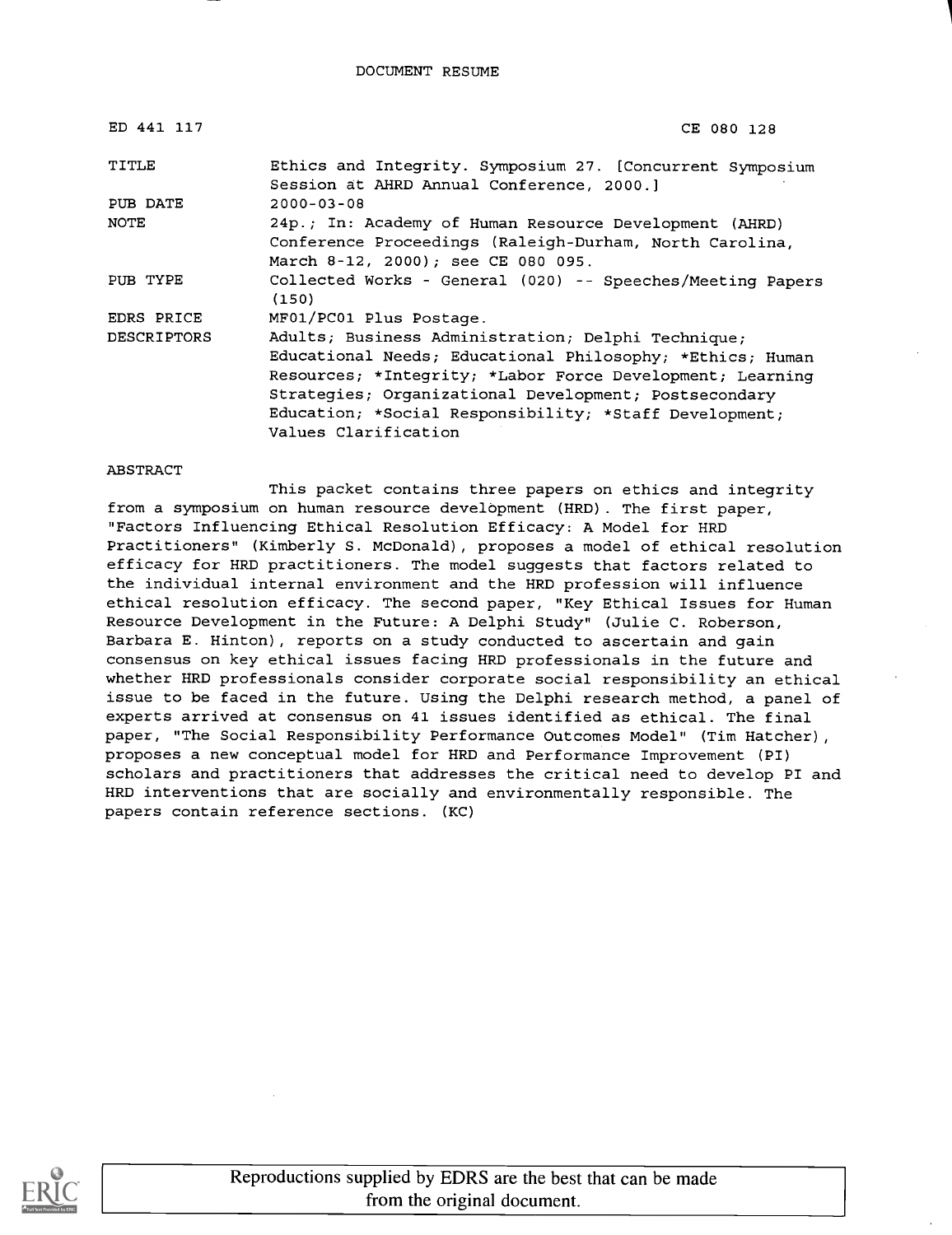# 2000 AHRD Conference

# Ethics and Integrity

PERMISSION TO REPRODUCE AND DISSEMINATE THIS MATERIAL HAS BEEN GRANTED BY

TO THE EDUCATIONAL RESOURCES INFORMATION CENTER (ERIC)

1

 $\frac{1}{2}680/28$ 

U.S. DEPARTMENT OF EDUCATION Office of Educational Research and Improvement ED CATIONAL RESOURCES Symposium 27 INFORMATION CENTER (ERIC) This document has been reproduced as received from the person or organization originating it.

0 Minor changes have been made to improve reproduction quality.

Points of view or opinions stated in this document do not necessarily represent<br>official OERI position cr policy.

## Raleigh-Durham, NC

March 8 - 12, 2000

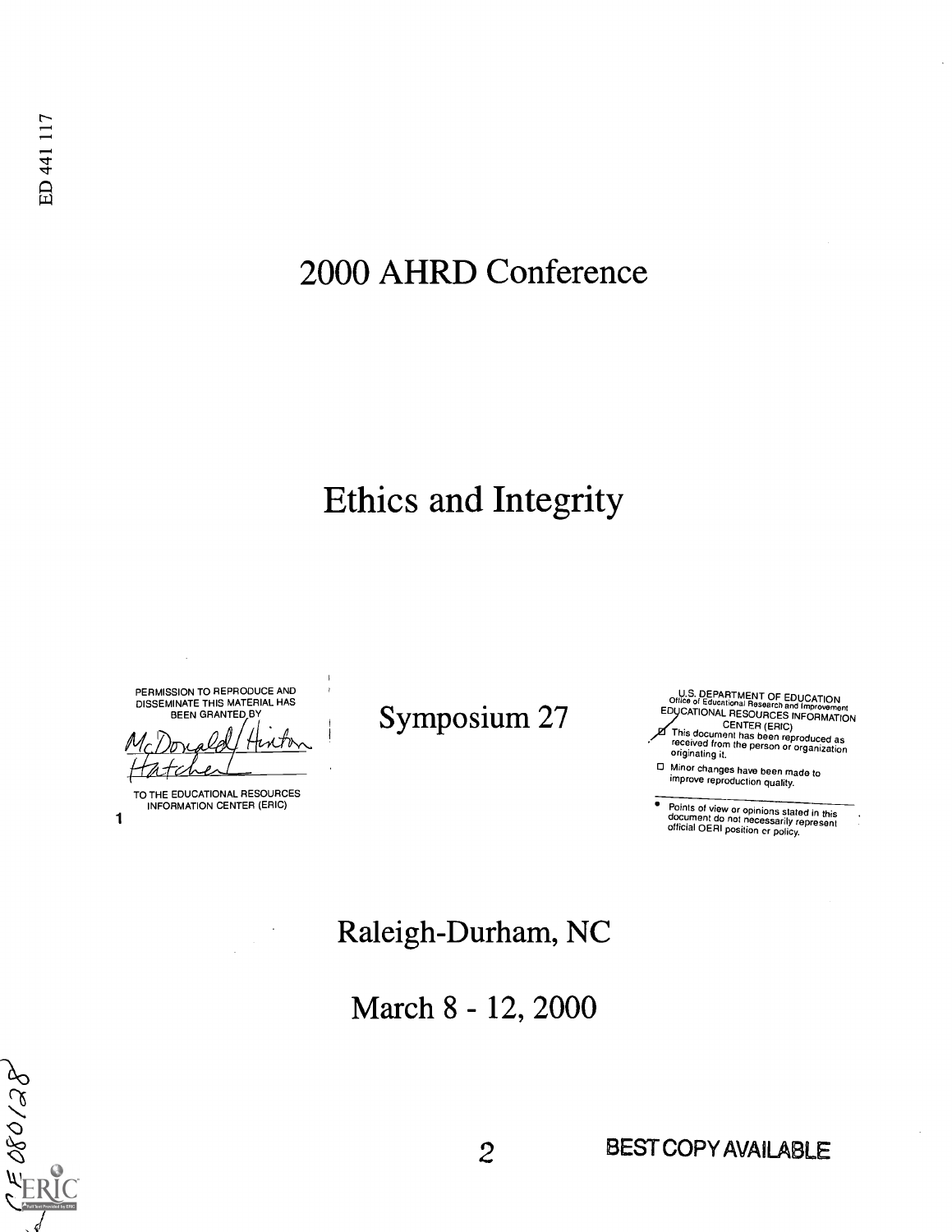#### Factors Influencing Ethical Resolution Efficacy: A Model for HRD Practitioners

Kimberly S. McDonald Indiana-Purdue University Fort Wayne

> A model of ethical resolution efficacy for HRD practitioners is proposed. The model suggests that factors related to the individual, internal environment, and the HRD profession will influence ethical resolution efficacy. Recommendations for future research are discussed.

Keywords: Ethics, Decision Making, Model

In recent years the HRD community has increased the dialogue regarding ethics in the field. Last year the Academy presented the first edition of its Standards on Ethics and Integrity (Burns, Dean, Hatcher, Otte, Preskill, & Russ-Eft, 1999). Hatcher (1999) has suggested that the 'newest addition to the theoretical foundations of HRD" is ethics (p. 206). For several years, writers have proposed that HRD practitioners play a critical role in shaping the ethical climate of the organization and therefore, they must be cognizant of their own ethical behavior (Lowman, 1991; Rothwell & Sredl, 1992). While the dialogue has increased, a systematic investigation of ethics in human resource development has not yet occurred. The field needs to conceptualize how this investigation should proceed. This paper presents an initial step in developing this conceptual framework by presenting a model for examining those factors influencing HRD practitioners' ethical resolution efficacy.

#### Problem Statement and Theoretical Background

The majority of the research that has been conducted examining ethics in HRD has focused on identifying potential ethical dilemmas. For example, Clement, Pinto, & Walker (1978) identified seven major categories of unethical behaviors observed by training and development practitioners. A list of thirteen ethical issues were generated by select members of ASTD for the ASTD Models for HRD Practice (McLagan, 1989). Others have identified ethical dilemmas facing organizational development consultants (DeVogel, 1992), adult educators (McDonald & Wood, 1993), and continuing higher education practitioners (Lawler & Fielder, 1993).

Beyond identifying dilemmas, the research has yielded little insight regarding how HRD practitioners resolve dilemmas and what influences their ability to resolve dilemmas. There are a few models available for practitioners to use as a tool when faced with a dilemma. The business literature provides many models to explain ethical and unethical behavior. For example, Brass, Butterfield, and Skaggs (1998) offered a fairly comprehensive model which emphasizes the importance of relationships in determining unethical behavior. Trevino (1986) suggested a model that combines both individual and situational variables that interact to explain and predict ethical decision making behavior. A few models have been developed specifically for practitioners in OD and adult education. For example, Gellermann, Frankel, & Ladenson (1990) developed a five-step model for ethical thought and action and Wooten & White (1983) proposed a model that examines how ethical dilemmas may occur in OD when the role of the change agent and the client system are in conflict. Brockett (1988), focused on three dimensions of ethical practice in adult education in his model: one§ personal value system, consideration of multiple responsibilities, and operationalization of values. All of these models are limited in that they do not address issues most germane to HRD or they are limited in scope and do not include the myriad of factors that may potentially influence the ethical decision making process. In an article written specifically about ethics in organization development, DeVogel, Sullivan, McLean, & Rothwell (1994) wrote that "the OD literature yields little practical advice – or philosophical help - on resolving ethical dilemmas that OD consultants face" (p.  $456$ ). This remark also applies to the broader field of HRD.



Copyright @ 2000, Kimberly S. McDonald 27-1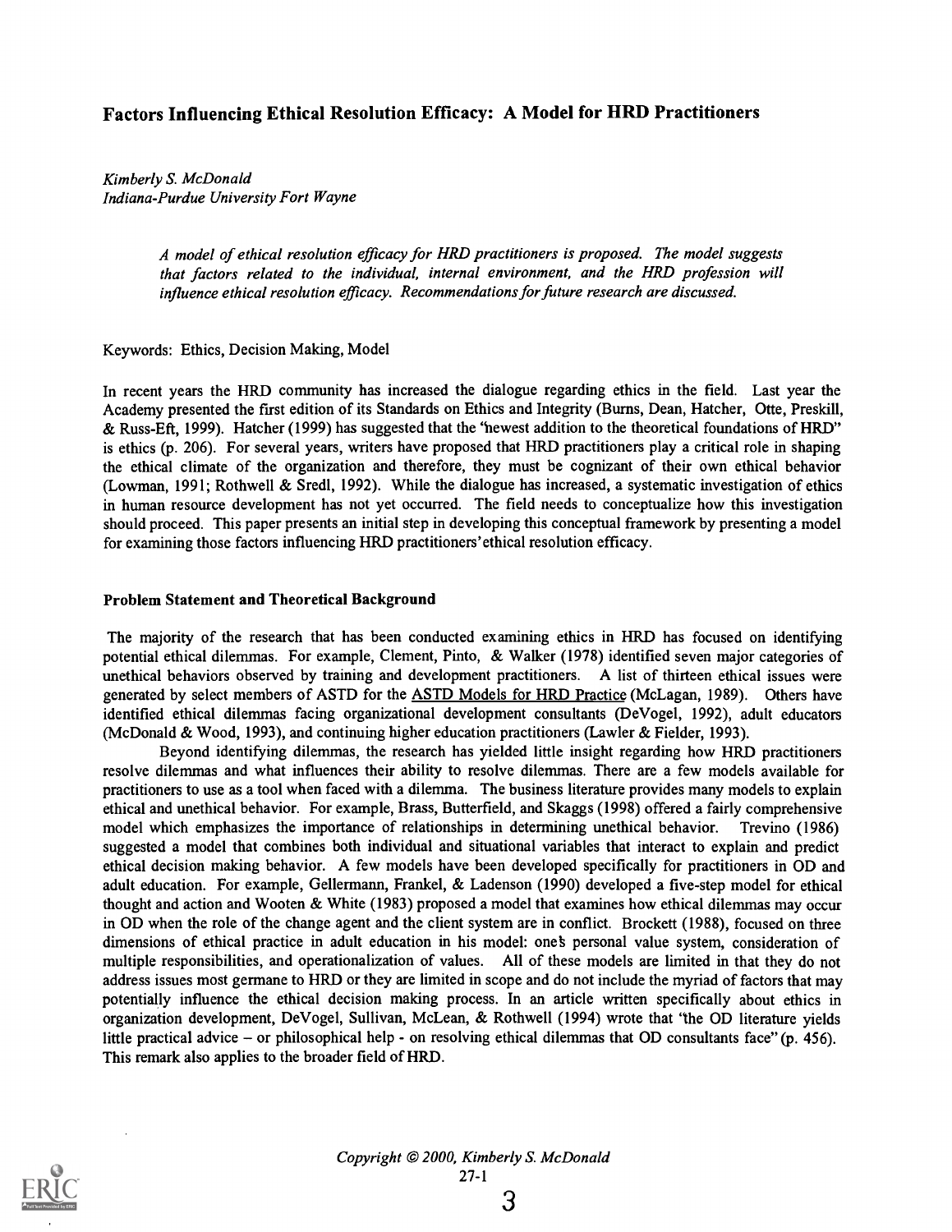#### Significance of the Problem

As a young, merging discipline, still attempting to 'define itself' (Shindell, 1999), HRD faces man v challenges regarding ethics. Several leaders of the Academy have discussed these challenges. Marsick, for example,

described how HRD professionals often are torn between helping employees and serving the organization in which they work. These "competing concerns" pose challenges to these practitioners.

Holton (1998) lamented the customer service orientation that frequently guides HRD practitioners. He wrote:

. . .. many HRD organizations operate on the principle that customer service is top priority. When HRD operates from a paradigm of customer service, the tendency is to anchor practice in the core principle of customer service: ultimately the customer (the manager, trainee, and so on) is always 'right" and gets what they want. The end result is that dumb, ineffective, and sometimes unethical practices are perpetuated and supported by HRD (p. 208).

He contends that often this customer service orientation becomes defined as 'submitting to customer demands" which diminishes HRD's 'bower and influence" and does little to 'guide practice" (p. 208).

Along with Holton, Swanson (1998) reinforced the need for HRD practitioners to make decisions based on sound theories. According to him, 'It will take courage for HRD to stop being the *pharmacist* for the management witch doctors it is regularly asked to support. Instead of filling the prescriptions of management witch doctors, HRD professionals should advocate theoretically sound practices related to developing and/or unleashing human expertise in organizations for the purpose of improving performance" (p. 7).

Watkins (1994) described how issues of 'professionalism" and "marginalization" represent major challenges to the field of HRD. While the field prides itself in being accessible to all, this openness can lead to unprofessional and/or unethical practices. Additionally, academics and practitioners in HRD often are marginalized, resulting in individuals feeling powerless, 'separated," and 'irrelevant" (pp. 298-299).

These concerns point to the need for a model of ethical decision making that takes into account the context in which HRD professionals practice and recognizes the specific issues that are salient due to the current state of the field as a profession. Therefore, the proposed model uses previous models and research that have addressed factors influencing the decision making process and proposes additional factors which may be important to HRD as it attempts to further define itself and facilitate ethical standards/conduct. Specifically this paper will investigate the following question: What factors influence ethical resolution efficacy for HRD practitioners? A review of the literature will be provided which will support the basic elements of the model. Also a brief discussion of recommendations for further research will be included.

#### Proposed Model

The preliminary model proposed in this paper focuses on ethical resolution efficacy, which is defined as a person§ capability to resolve ethical dilemmas. Based on the concept of self-efficacy, a person's ethical resolution efficacy is likely to determine choice of activities, the effort one will expend in resolving a dilemma, and how long one will `sustain effort in dealing with stressful situations" (Bandura, 1977, p. 194). Individuals with high ethical resolution efficacy are likely to feel confident in choosing which activities to engage in or avoid and may feel more confident in their ability to handle activities that pose greater ethical risks. When faced with an ethical dilemma, these individuals are also likely to work harder and persist longer in resolving the issue.

Three antecedents will influence ethical resolution efficacy: characteristics of the individual, the organization ethical environment, and the profession§ views regarding ethics. These factors were developed based on a comprehensive review of the literature regarding ethical decision making behavior. An investigation of the business and HRD literature from the past 20 years was conducted. Two of the antecedents, characteristics of the individual and the organization§ ethical environment, are well documented in the business literature as important factors to consider (e.g., Brass et al, 1998; Trevino, 1986). The third antecedent, the profession, and its influence on ethical decision making has not been investigated as thoroughly as the other antecedents. However, there is evidence that factors such as codes of ethics and peers will affect ethical decision making (see Figure 1).

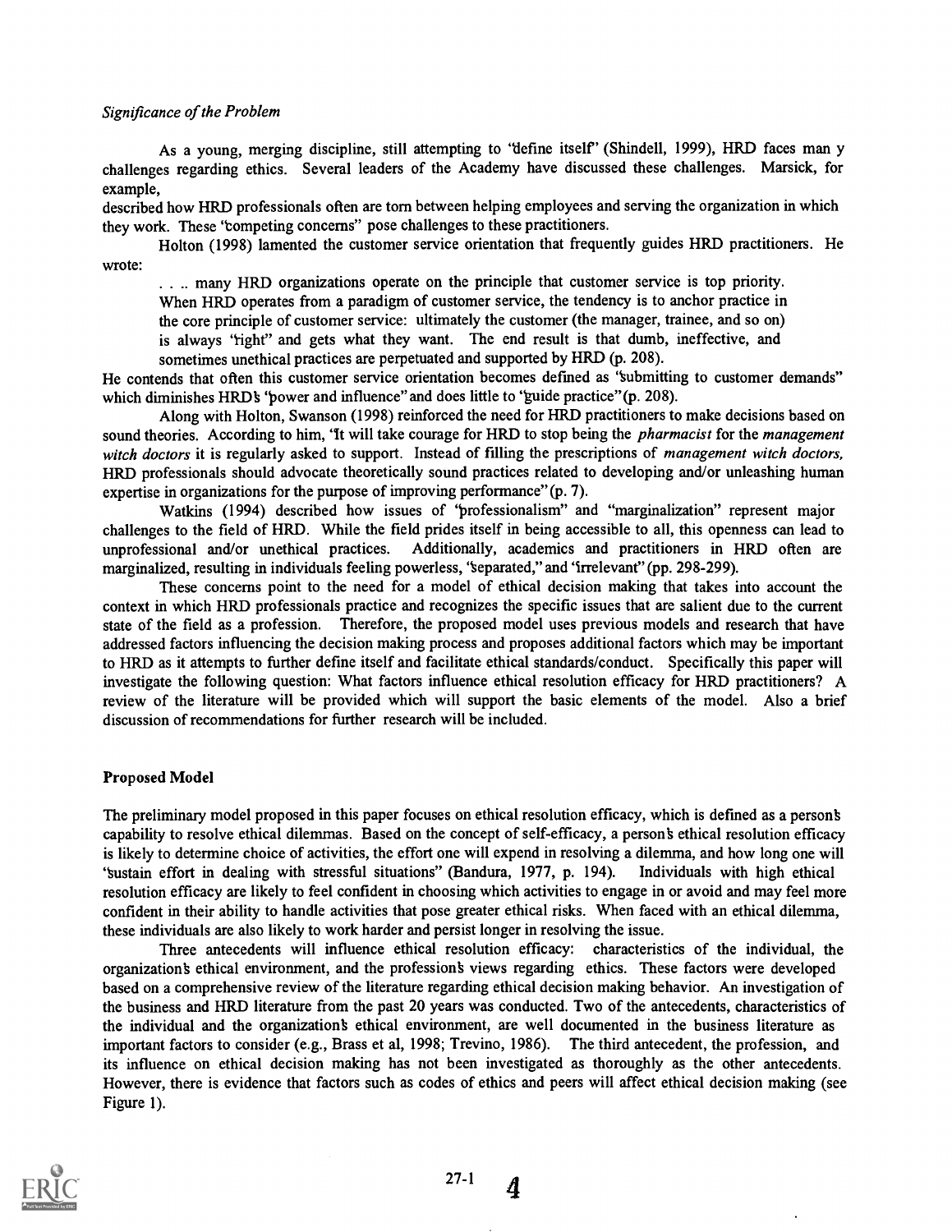



#### Characteristics of the Individual

Trevino & Youngblood (1990) found that individual differences affected ethical decision-making behavior. Specifically, they found that locus of control and cognitive moral development influenced ethical decision-making behavior. Individuals with internal locus of control and those at the principled stage of cognitive moral development (Kohlbergb stages 5 and 6) behaved more ethically (p. 384). Trevino (1992, 1986) argued that Kohlbergb model of cognitive moral development contributes significantly to our ". . . understanding how managers think about ethical dilemmas" (1986, p. 602). Hegarty & Sims (1978, 1979) found individual variables such as foreign nationality and Machiavellianism were positively related to unethical decision making behavior.

Additionally, an individual knowledge and awareness of ethical issues should influence their capability to resolve ethical dilemmas. Most of the research has examined if years of education, type of education, employment background or years of employment influence ethical decision making. In a review of the literature regarding ethical decision making, Ford & Richardson (1994) concluded that the results are mixed as to the relationship between education, employment and ethical behavior and "the scarcity of empirical work makes it difficult to conclude anything other than further study is warranted . . ." (pp. 210-211). This model advocates that one§ specific knowledge and awareness of ethical issues rather than education level, type of education, or



5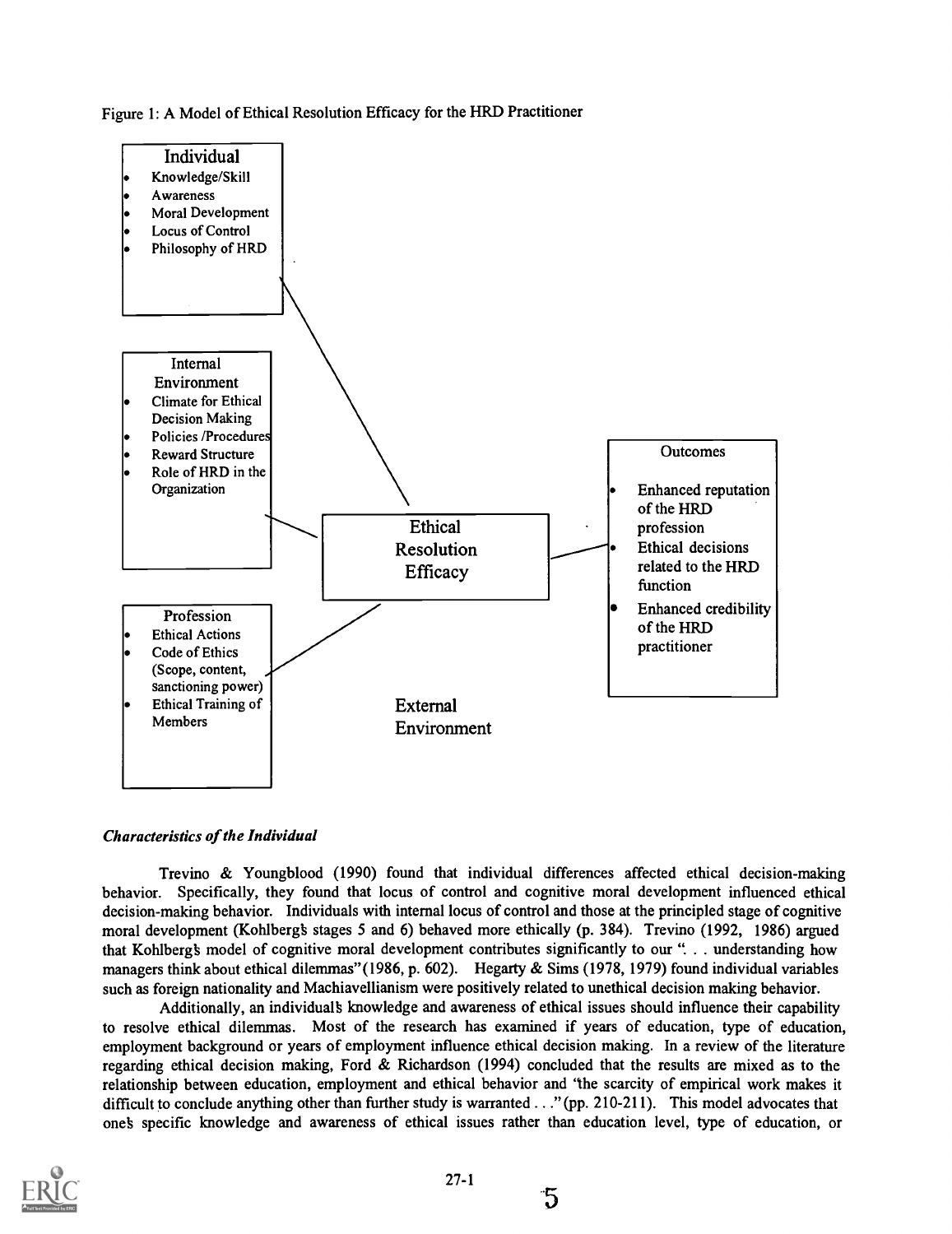employment experience will influence their ethical decision making efficacy. Both Lawler & Fielder (1993) and McDonald & Wood (1993) reported a large number of their respondents (adult educators, continuing educators, and HRD practitioners) could not or would not cite any ethical problems in their practice. Lawler & Fielder (1993) wrote: 'Every job and every organization has ethical problems, although some more than others. The ability to recognize these ethical problems is dependent on the ethical sensitivity and knowledge of the observer"(p.31).

A well-defined philosophy of HRD will also influence a person§ efficacy regarding ethical dilemma resolution. Very few research studies have examined this dimension to determine if it relates to ethical decision making. Hegarty & Sims (1978, 1979), using the Allport, Vernon, and Lindsey Study of Values found that individuals reporting an economic value orientation were less ethical. Hiemstra (1988) suggested that among other reasons, a personal philosophy helps the practitioner distinguish, separate, and understand personal values (p. 179). A philosophy that has been developed by reflecting on one's practice and applying one's knowledge of good HRD practices can assist the professional as he/she works through ethical dilemmas.

#### Internal environment

The ethical orientation of the organization in which the HRD practitioner works will also influence ethical resolution efficacy. In a qualitative study examining HRD professionals responses to specific ethical dilemmas, McDonald (1995) found that individuals employed in companies with strong corporate codes of ethics had little difficulty determining how they would handle the dilemma presented to them. Some researchers have found the presence of a code of conduct is positively related to ethical behavior (Hegarty & Sims, 1979; McCabe & Trevino, 1993) and McCabe, Trevino, & Butterfield (1996) found that the existence of a corporate code of ethics was negatively related to unethical behavior in the work environment.

Corporate policies regarding ethics, reward systems, as well as punishment of unethical behavior help to shape the climate for ethical decision making within an organization (Hegarty & Sims, 1978; Hegarty & Sims, 1979; Laczniak & Inderrieden, 1987; Trevino & Youngblood, 1990). For example, Hegarty & Sims (1978) found that when unethical decision making is rewarded, ethical decision behavior was lower. Laczniak & Inderrieden (1987) wrote of the need to make sanctions explicit:

It seems increasingly clear that the proposed sanctions must be made evident and the particular behaviors which are prohibited must be clearly identified. This approach is appealing from an implementation standpoint because it focuses upon modifying the organizational environment to enhance ethical actions rather than in trying to monitor every possible situation where there might be a temptation to behave unethically (p. 304).

Additionally, Brass, Butterfield, and Skaggs (1998) have proposed a social network perspective to explain unethical behavior in organizations. This perspective may be applied to the HRD function in terms of its relationship with others in the organization. Examining factors such as status, reputation, surveillance, etc. may suggest a propensity to behave more or less ethical. If HRD practitioners are indeed "marginalized" and 'isolated" within organizations, how might this influence their ethical decision making efficacy? While Brass et al. (1998) have proposed a model and list of propositions, empirical research needs to be conducted to determine how social networks may influence ethical conduct.

#### Profession

Finally, the prevailing attitudes and behaviors demonstrated by members of the HRD field will influence ethical resolution efficacy. Research indicates that peers, for example, influence ethical decision making. McCabe & Trevino (1993), in a study done with college students, found that peers' behavior had a stronger influence on academic dishonesty than the existence of an honor code, the understanding and acceptance of academic integrity policies, and the enforcement of ethical guidelines. In HRD determining who are influential peers becomes problematic. Does the practitioner perceive his/her peers as individuals within the organization in which one works? Or does the practitioner perceive his/her peers as other HRD professionals?

HRD practitioners employed within an organization may find that the organizations code of ethics assists them in resolving ethical dilemmas. However, many of these codes will not address issues specific to HRD. A code for HRD practitioners is likely to enhance ethical resolution efficacy. According to Frankel (1989), 'a professions code of ethics is perhaps its most visible and explicit enunciation of its professional norms" (p. 110). Professional codes serve a variety of functions. They assist in the socialization process of the professional, act as a



6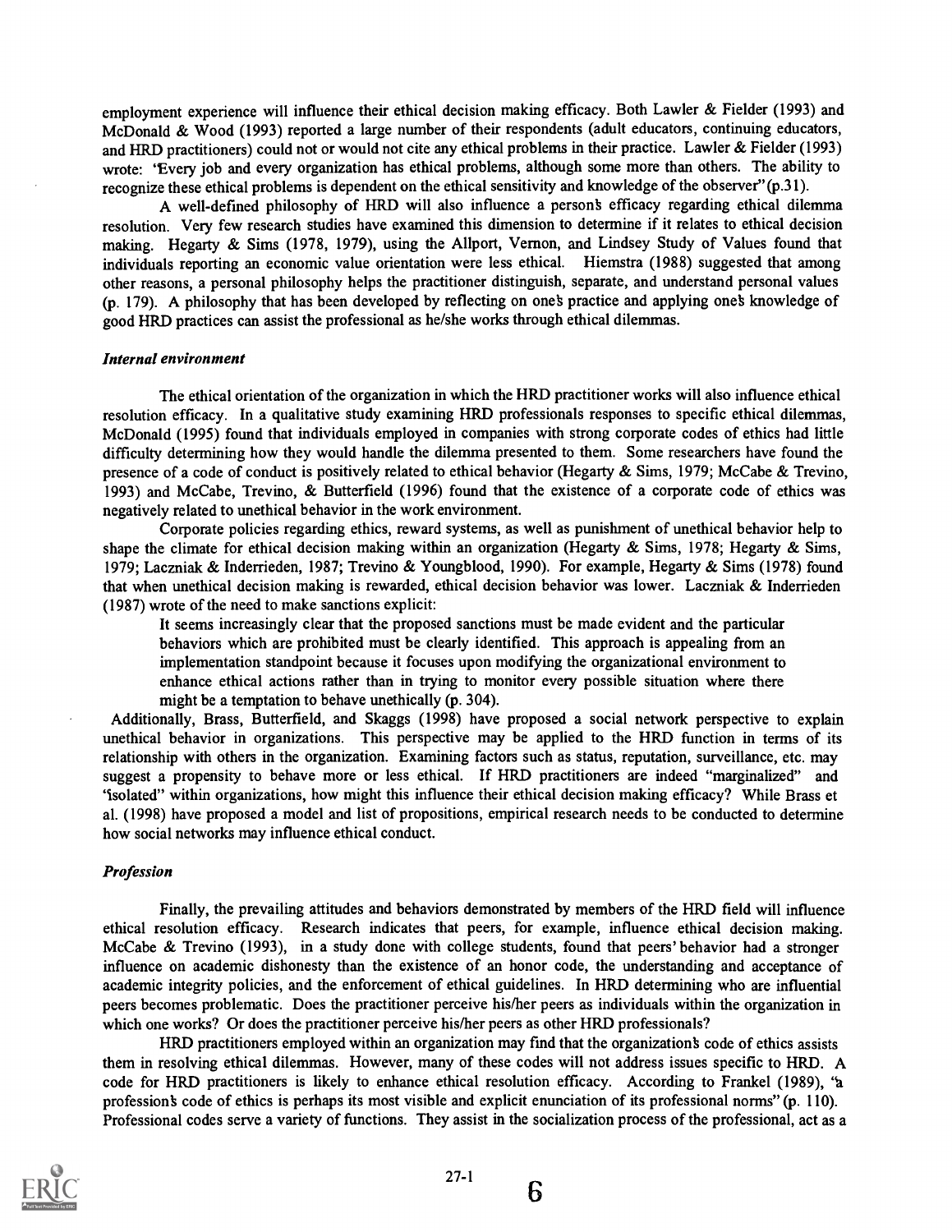deterrent to unethical behavior, and serve as an 'enabling document' (Frankel, 1989, p. 111). However, the existence of a code will not ensure individuals will behave ethically. Laczniak & Inderrieden (1987) found that when clear sanctions were included with a code of ethics respondents demonstrated more ethical decision making behavior. McCabe et al. (1996) concluded that a code will influence employee behavior when it is 'strongly implemented and embedded in the organizational culture" (p. 473).

The proposed model also suggests that educational programs that build awareness, knowledge, and skill in handling dilemmas will influence ethical resolution efficacy as well. Research examining the impact of ethics training on decision making has had mixed results. In a study of psychologists, Haas, Malouf, & Mayerson (1988) found that more formal ethics training did not affect ethical decision making. However, they were cautious in their reporting of this finding, suggesting further research should be done regarding this issue. Tannenbaum, Greene,  $\&$ Glickman ((1989) reported that those psychologists in their study that were older and/or in faculty positions used more "complex ethical reasoning" than younger, student participants (p. 234). They concluded their discussion suggesting that 'ethical reasoning processes' be included in ethics training.

#### External Environment

All of these factors will be influenced also by the external environment. For example, government regulations, market demand, and competition will influence the ethical climate of the organization and the individuals working within the organization. Hegarty  $\&$  Sims (1978) found that increased competition correlated with increased unethical behavior. However, very few studies have examined how external factors such as competition influence ethical decision making (Ford & Richardson, 1994).

Finally, the model proposes that ethical resolution efficacy should result in three important outcomes: enhanced reputation of the HRD field, ethical decisions made related to the HRD function, and enhanced credibility of the HRD practitioner. Very few models focusing on ethical decision making /ethical behavior suggest outcomes beyond effective decision making or more ethical behavior. However, literature suggests that ethical behavior is a critical component of credibility (e.g. Kouzes & Posner, 1995). Therefore, it makes sense to include in our models what our ultimate goals are in investigating and promoting ethical behavior.

#### Recommendations for Research

This paper proposes an ethical decision making model for HRD practitioners. While the model includes many factors found in other models, it is different in the following ways:

- 1. its focus on how the profession may influence ethical resolution efficacy;
- 2. it suggests the practitioners philosophy of HRD may affect ethical resolution efficacy; and
- 3. it proposes that the power and status of the HRD function within the organization may influence efficacy as well.

Additionally, this model introduces the concept of ethical resolution efficacy, which suggests the ability to make ethical decisions in many situations. It will be important to operationalize this concept. One possible means of doing this is through analyses of individuals' ethical reasoning employed when given scenarios depicting various dilemmas facing HRD practitioners.

It is critical for the HRD field to move beyond the descriptive research that has been conducted examining ethical dilemmas facing practitioners. Many of the factors discussed in this paper have been investigated with samples consisting of students, psychologists, and others in business environments. Virtually none of these studies have been replicated using HRD practitioners.

The three factors listed above that distinguish this model from others need to be investigated. For example, does having a philosophy influence one's ability to resolve ethical dilemmas or does a certain philosophical orientation likely to increase ethical resolution efficacy? Do identity issues (e.g., identifying with profession v. identifying with organization in which one work) influence ones ability to resolve ethical dilemmas? Are individuals who have formalized training in HRD ethics, better able to resolve ethical dilemmas than their peers who have not received training? These are just a few of the types of questions that might be researched as HRD scholars begin their investigation.

As the field of HRD matures, concerns regarding professionalization, credentialing, and ethical behavior are likely to increase. The Academy has taken an important first step in presenting its Standards on Ethics and

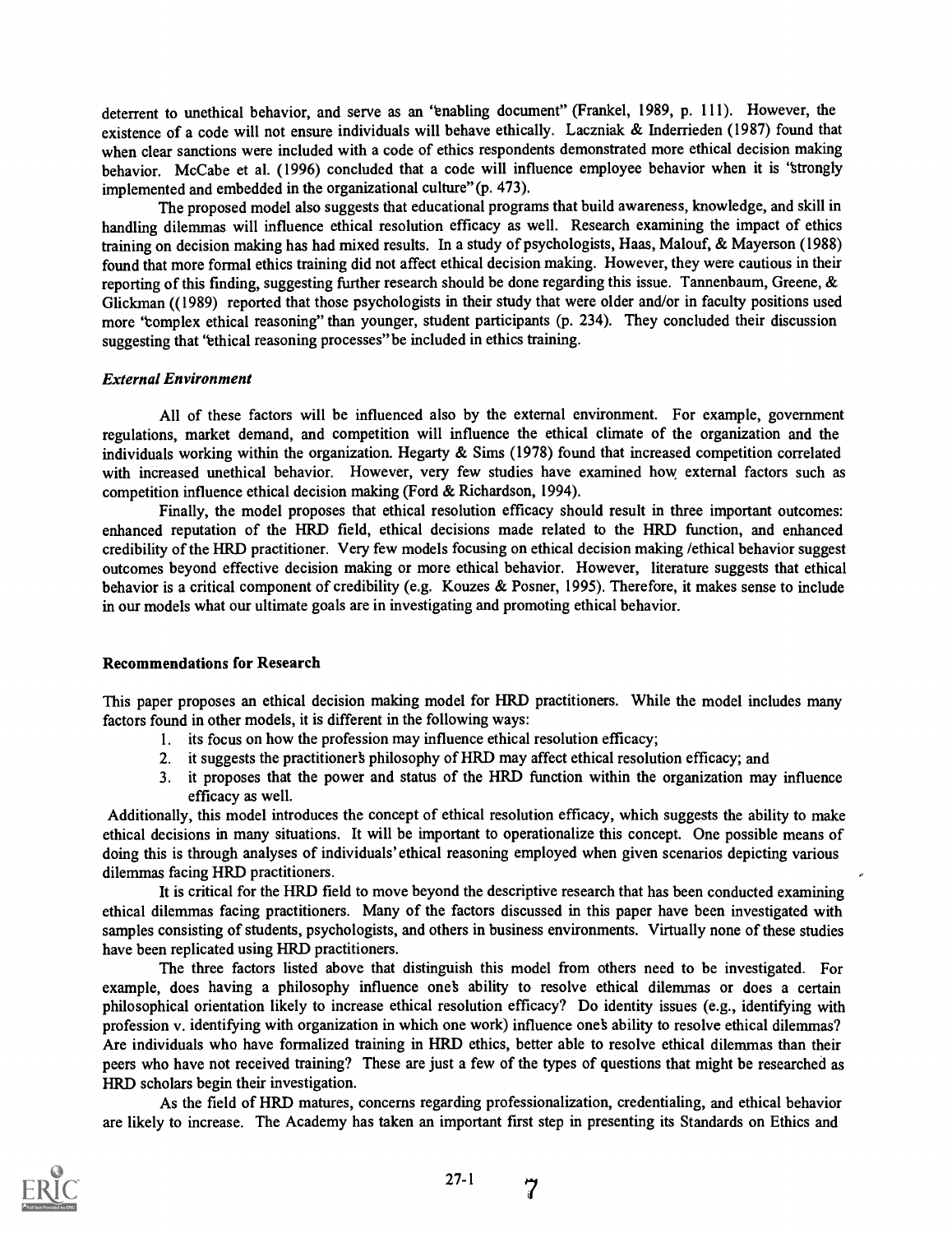Integrity. It is time to begin a thorough exploration of ethical reasoning and ethical behavior in human resource development. $\bar{\beta}$ 

 $\sim$ 

 $\sim$ 

 $\ddot{\phantom{a}}$ 

 $\overline{\phantom{a}}$ 

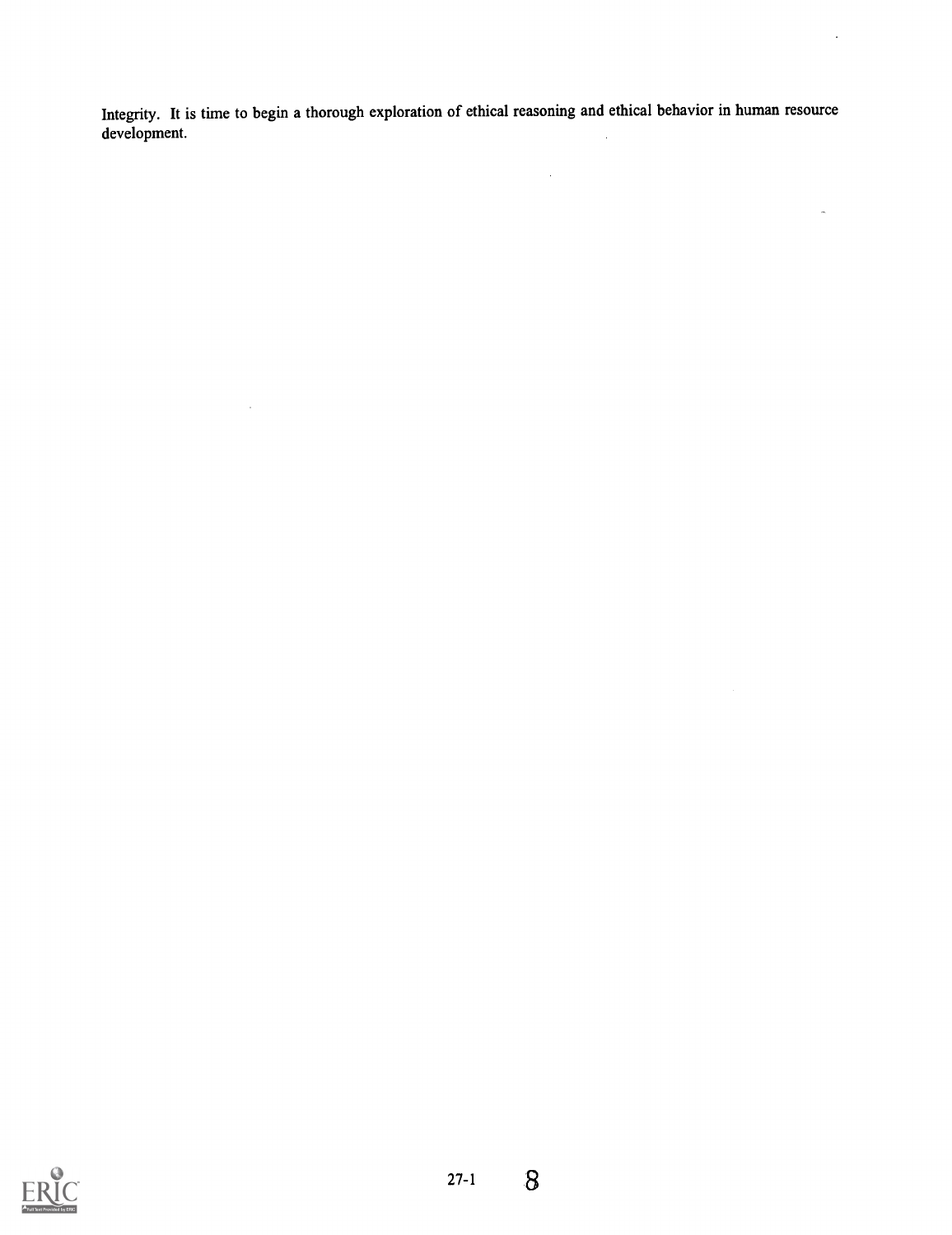#### References\

Bandura, A. (1977). Self efficacy: Toward a unifying theory of behavioral change. Psychological Review, 84(2): 191-215.

Brass, D.J., Butterfield, K.D. & Skaggs, B.C. (1998). Relationships and unethical behavior: A social network perspective. The Academy of Management Review, 23 (1): 14-31.

Brockett, R.G. (1988). Ethics and the adult educator. In *Ethical Issues in Adult Education*, (Ed., R.G. Brockett). 1-16. New York: Teachers College, Columbia University.

Burns, J.Z., Dean, P.J., Hatcher, T. Otte, F. L., Preskill, H., & Russ-Eft, D. (1999). Standards on ethics and integrity, 1<sup>st</sup> edition. Academy of HRD 1999 Conference Proceedings (vol. 2).

Clement, R.W., Pinto, P.R. & Walker, J.W. (1978). Unethical and improper behavior by training and development professionals. Training and Development Journal, 32(12), 10-12.

DeVogel, S.H. (1992). Ethical decision making in organization development: Current theory and practice. Unpublished doctoral dissertation, University of Minnesota.

DeVogel, S.H., Sullivan, R., McLean, G.N. & Rothwell, W. J. (1994). Ethics in OD. In Practicing Organization Development (Eds. Rothwell, W.J., Sullivan, R. & McLean, G.N), 445-489.

Ford, R.C. & Richardson, W.D. (1994). Ethical decision making: A review of the empirical literature. Journal of Business Ethics, 13: 205-221.

Frankel, M.S. (1989). Professional codes: Why, how, and with what impact? Journal of Business Ethics, 8:109-115.

Gellermann, W., Frankel, M.S. & Ladenson, R.F. (1990). Values and ethics in organization and human systems development. San Francisco: Jossey-Bass.

Haas, L., Malouf, J. & Mayerson, N. (1988). Personal and professional characteristics as factors in psychologists'ethical decision making. Professional Psychology: Research and Practice, 19(1): 35-42.

Hatcher, T. (1999). Reorienting the theoretical foundations of human resource development: Building a sustainable profession and society. Academy of HRD 1999 Conference Proceedings (vol. 1): 202-208.

Hegarty, W. H. & Sims, H.P. (1978). Some determinants of unethical decision behavior: An experiment. Journal of Applied Psychology, 63 (4): 451-457.

Hegarty, W.H. & Sims, H.P. (1979). Organizational philosophy, policies and objectives related to unethical decision behavior: A laboratory experiment. Journal of Applied Psychology, 64(3), 331-338.

Hiemstra, R. (1988). Translating personal values and philosophy into practical action. In Ethical Issues in Adult Education, (Ed. R.G. Brockett). 178-194. New York: Teachers College, Columbia University.

Holton, E.F. (1998). Customer service is not the best model for HRD practice. Human Resource Development Quarterly, 9(3): 207-209.

Kouzes, J. & Posner, B. (1995). Credibility: How leaders gain and lose it, why people demand it. San Francisco: Jossey-Bass.

Laczniak, G.R. & Inderrieden, E.J. (1987). The influence of stated organizational concern upon ethical decision making. Journal of Business Ethics, 6: 297-307.

Lawler, P. & Fielder, J. (1993). Ethical problems in continuing higher education: Results of a survey. Journal of Continuing Higher Education, 41(1): 25-33.

Lowman, R.L. (1991). Ethical human resources practice in organizational settings. In Working with Organizations and Their People, (Ed. Bray, D.W. and associates), 194-217.

Marsick, V.J. (1997). Reflections on developing a code of integrity for HRD. Human Resource Development Quarterly, 8(2): 91-94.

McCabe, D.L. & Trevino, L.K. (1993). Academic dishonesty: Honor codes and other contextual influences. Journal of Higher Education, 64(5): 522-538.

McCabe, D.L.; Trevino, L.K. & Butterfield, K.D. (1996). The influence of collegiate and corporate codes of conduct on ethics-related behavior in the workplace. Business Ethics Quarterly, 6(4): 461-476.

McDonald, K.S. (1995). An examination of HRD practitioners' reasoning regarding ethical dilemmas. Academy of HRD 1995 Conference Proceedings, 15-3.

McDonald, K.S. & Wood, G.S. (1993). Surveying adult education practitioners about ethical issues. Adult Education Quarterly, 43(4), 243-257.

McLagan, P.A. (1989). Models for HRD practice: A managers guide. Alexandria: American Society for Training and Development.



9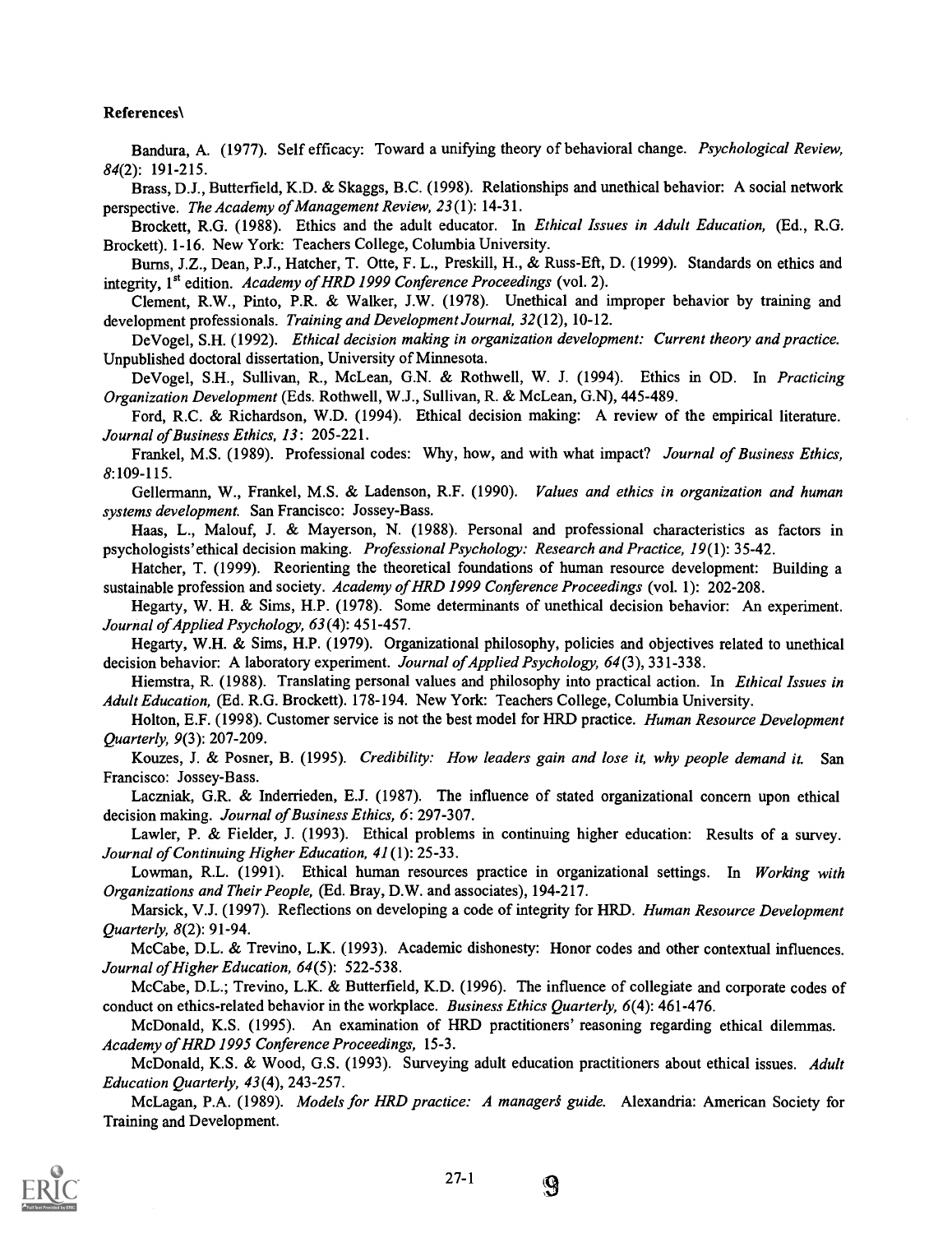Rothwell, W.J. & Sredl, H.J. (1992). The ASTD reference guide to professional human resource development roles and competencies  $-Volume$   $I$  ( $2<sup>nd</sup>$  ed.). Amherst, MA: HRD Press.

Swanson, R. (1998). The which doctor's pharmacist. Human Resource Development International, 1(1): 7-8. Tannenbaum, S.I., Green, V.J. & Glickman, A.S. (1989). The ethical reasoning process in an organizational consulting situation. Professional Psychology: Research and Practice, 20(4): 229-235.

Trevino, L.K. (1986). Ethical decision making in organizations: A person-situation interactionist model. Academy of Management Review, 11(3): 601-617.

Trevino, L.K. (1992). Moral reasoning and business ethics: Implications for research, education, and management. Journal of Business Ethics, 11: 445-459.

Trevino, L.K. & Youngblood, S.A. (1990). Bad apples in bad barrels: A causal analysis of ethical decisionmaking behavior. Journal of Applied Psychology, 75(4): 378-385.

Watkins, K.E. (1994). On being both academic and relevant. Human Resource Development Quarterly, 5(4): 297-300.

Wooten, K.C. & White, L.P. (1983, April). Ethical problems in the practice of organization development. Training and Development Journal, 16-23.

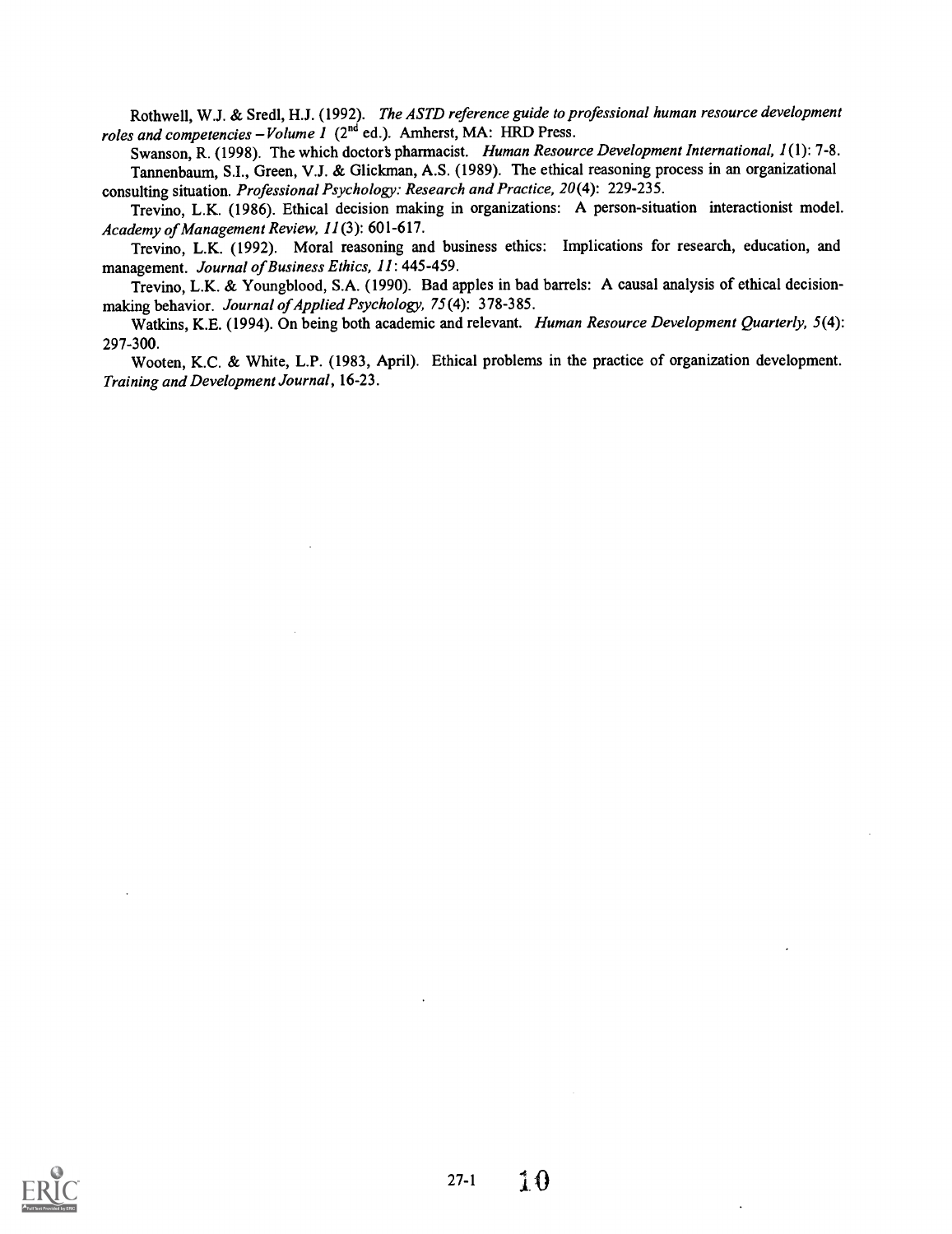#### Key Ethical Issues for Human Resource Development in the Future: A Delphi Study

Julie C. Roberson, Ed.D. Hannah Candle Company

Barbara E. Hinton, Ed.D. University of Arkansas

> The purpose of this study was to ascertain and gain consensus on key ethical issues facing human resource development (HRD) professionals in the future. Secondary purposes were to identift ethical issues meriting further research and to determine if HRD professionals considered corporate social responsibility an ethical issue to be faced in the future. The Delphi research method was used. The panel of experts arrived at consensus on 41 issues identified as ethical.

Keywords: Ethics Issues, Corporate Social Responsibility, Human Resource Development

America is entering a new economic order (Carnevale, 1991). The new market standards are the result of both economic and social changes in America and around the world. These changes are altering the way we conduct business and even the way the workplace looks. Rapid advances in technology, globalization, downsizing, corporate restructuring, environmentalism, and social responsibility are just some of the factors driving change. Because of the changes, ethical issues are arising more frequently and must be identified and addressed. This new economy presents challenges to American business. New values of environmentalism and social responsibility have already begun the greening of the new economic competition. Moreover, these new values are at the heart of an emerging global consciousness. Honesty, integrity, and service to others are becoming good business (Carnevale, 1991). Little has been done to update or re-define key ethical issues in Human Resource Development (HRD) since McLagan (cited in Rothwell & Sredl, 1992) identified thirteen major ethical issues associated with HRD in 1989. The most recent effort was the AHRD Standards of Ethics and Integrity, where a six-member task force identified general principles that include competence, integrity, professional responsibility, respect for people's rights and dignity, concern for others' welfare and social responsibility. The code also addresses standards that are divided into seven areas: general standards, research and evaluation, advertising and other public statements, publication of work, privacy and confidentiality, teaching and facilitating and resolution of ethical issues and violations (Burns et al., 1999).

Consensus of HRD professionals concerning key ethical issues is necessary if a base for ethics is to be acceptd by the profession. If the field of HRD is ever going to be considered a true profession, a standardized code of ethics must be established to govern the field. For a code to be established, a consensus must be reached by HRD professionals regarding identification of key ethical issues. This study attempted to identify and gain consensus on key ethical issues from professionals in the HRD field.

Because of the design of HRD work, knowledge of ethics is important. HRD professionals are often responsible for organizational and individual development. These responsibilities call for assisting individuals in their socialization into the work environment and also for developing organizational codes of ethics. HRD professionals need to broaden their knowledge of ethics so they can assist organizations in achieving their own goals in an ethical manner. To be considered a true profession, it is imperative for a profession to have a code of ethics (Zemke, 1996). At the present time, the field of HRD does not have a standardized code of ethics. Thus, a need exists for a uniform code of ethics to govern the HRD profession.

#### Theoretical Framework

Ethics has become an area of major concern for America. Every day on the news, we hear about individual and corporate behavior that is unethical. This onslaught of information from the media has created some unrest in the American people as to whether or not business today has morals and values. Society's confidence in the integrity of business and industry has eroded significantly over the past twenty years. In 1968, 70 percent of Americans believed

Copyright @ 2000, Julie C. Roberson & Barbara E. Hinton 27-2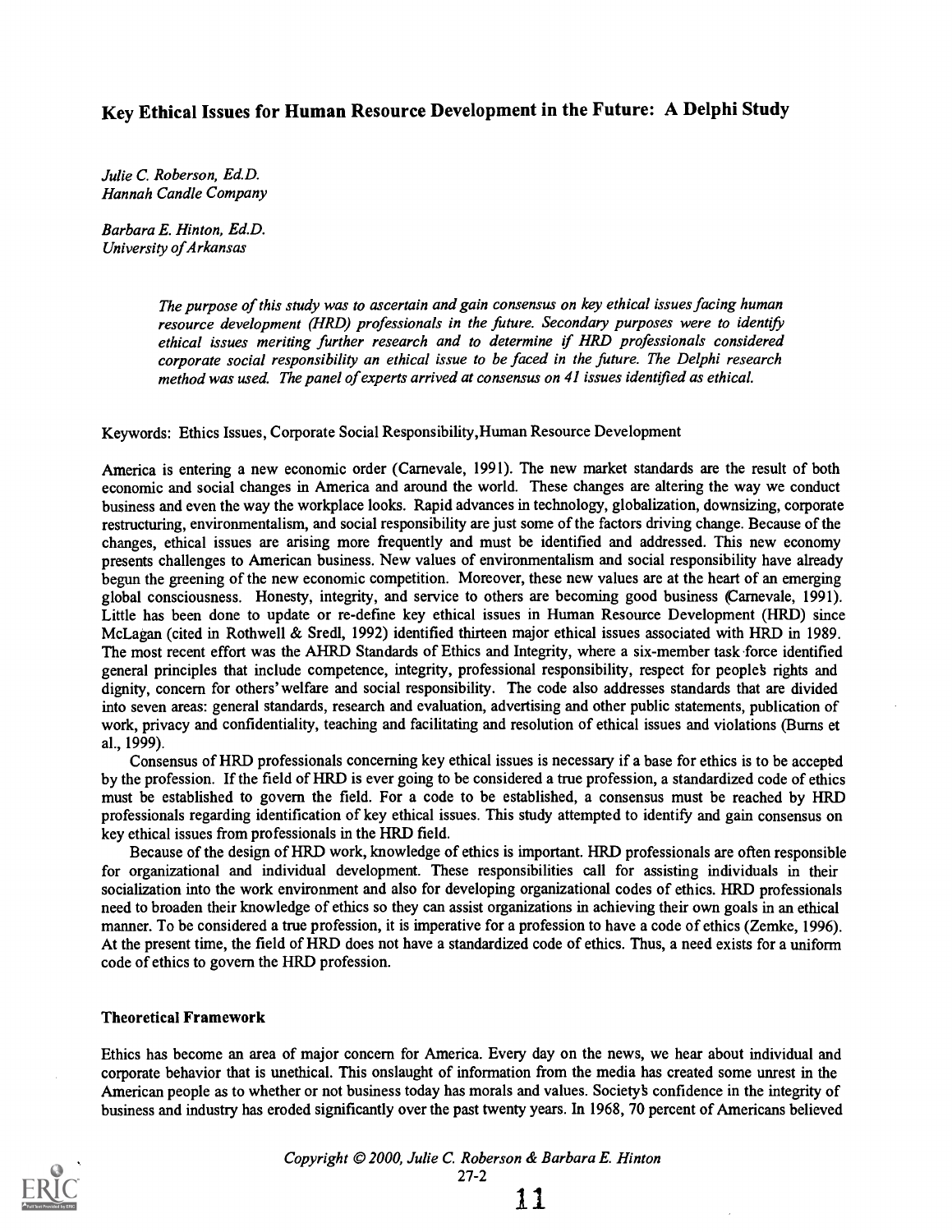that 'business leaders were honestly attempting to strike a balance between shouldering appropriate social responsibility and pursuing profits" ( Rothwell & Sredl, 1992, p. 189). In 1986, only 20 percent felt that way. The human resource development (HRD) function in an organization is an internal development function that plays a primary role in enhancing the performance and long-term sustainability of organizations. As a function responsible for enhancing organizational effectiveness, HRD has the potential to help cultivate organizations that positively influence communities, society, and the environment (Hatcher, 1997), thus also cultivating ethical organizations. The concept of corporate social responsibility (CSR) is gaining increasing attention. From the literature, it can be argued that CSR is an ethics issue that should be addressed by the HRD field. However, it is not yet clear as to whether or not HRD professionals consider CSR to be an issue.

HRD professionals often have the responsibility of designing company codes of ethics or conduct and training employees on those particular company codes. For this reason, they need to have a working knowledge of ethics and have the ability to train employees to comply with ethics codes or legal requirements (Rothwell & Sredl, 1992). The ethical climate of an organization can affect employee motivation, which in turn affects productivity and employee performance.

#### Research Questions

The purpose of this study was to ascertain and gain consensus on key ethical issues facing HRD professionals in the future. A second purpose was to determine if HRD professionals considered corporate social responsibility a pressing ethical issue in their field.

The research questions addressed in the study are: What key ethical issues do HRD professionals foresee facing in the future? What is the consensus concerning the perception of the importance of the ethical issues? Do HRD professionals view corporate social responsibility as a pressing ethical issue in the field?

#### Methodology

This Delphi study was conducted from an interpretivist perspective (Geertz, 1973, 1980). The interpretivist seeks an informed and sophisticated understanding and explanation of actual meanings for study participants -meanings of events, situations, and actions or behaviors. Focus on meaning is central to what is known as the 'interpretive'' approach or the interpretivist perspective (Geertz, 1973; Maxwell, 1996). By bringing together the individual experiences and expert opinions of a panel of HRD experts, consensus was reached regarding ethical issues to be faced by HRD professionals in the future.

#### Delphi as a Research Method

The Delphi method was originally developed by the RAND Corporation to predict future military defense needs (Lindstone & Turoff, 1975). The Delphi method is a process for formulating a group judgment for subject matter where conclusive information is lacking (Cochran, 1983). Delbecq, Van de Ven, and Gustafson (1975) define the Delphi method as 'a method for the systematic solicitation and collection of judgments on a particular topic through a set of carefully designed sequential questionnaires interspersed with summarized information and feedback of opinions derived from earlier responses" (p.10). It is useful in gathering data from subject-matter experts without requiring face-to-face contact. The method was especially useful in this study because it helped pool the opinions of a group of HRD experts from across the country without getting them together or forcing the researcher to travel to the different experts'locations to gather data.

The Delphi procedure consists of gathering individual answers to pre-formulated open-ended questions usually by questionnaire, using multiple rounds of questionnaires where the information feedback between rounds is carefully controlled by the researcher, and presenting statistical group responses (Cochran, 1983).



27-2  $1.2$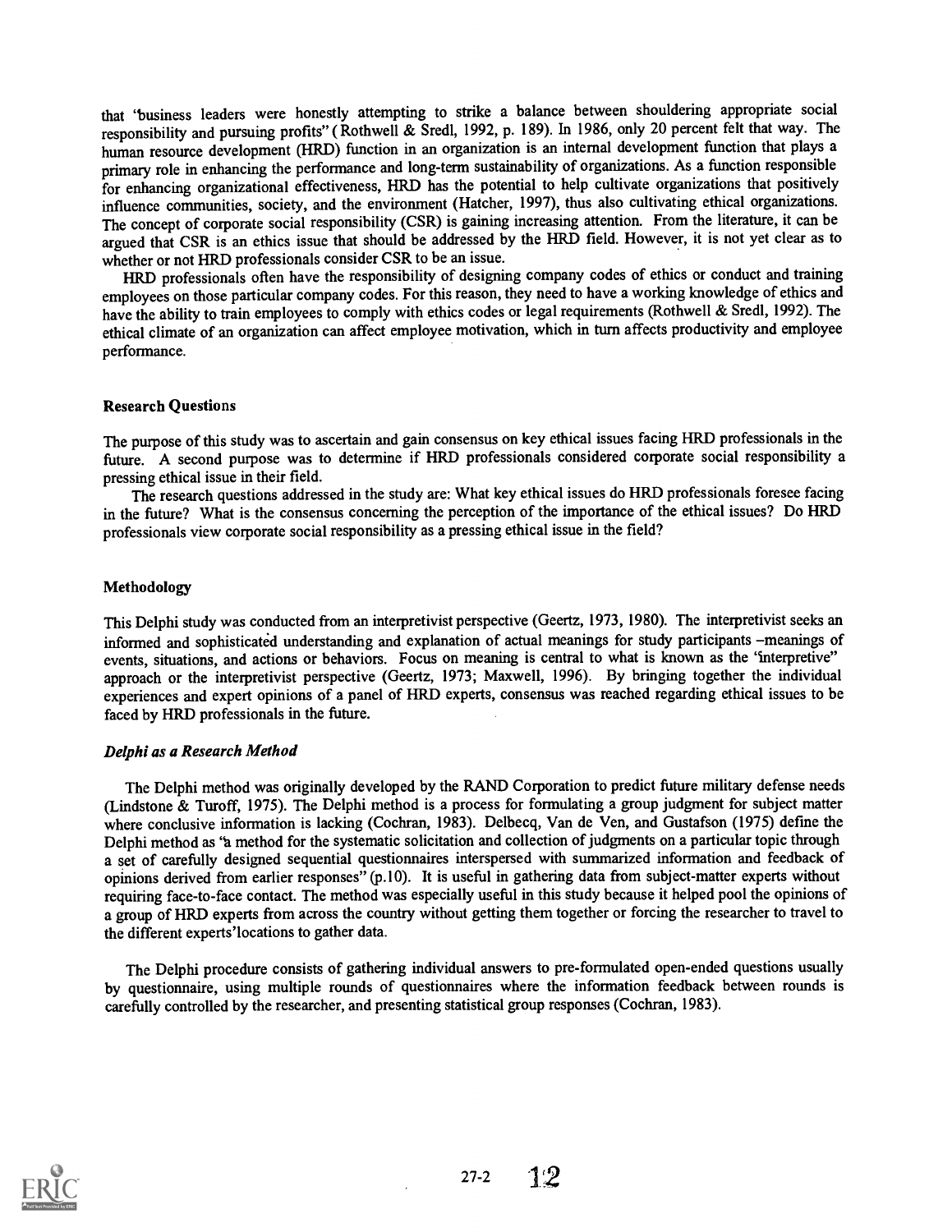#### Appropriateness of the Delphi

Lindstone (1975) states that one or more of the following applications call for the use of the Delphi method. The problem does not lend itself to precise analytical techniques but can benefit from subjective judgments on a collective basis. The individuals needed to contribute to the examination of a broad or complex problem have no history of adequate communications and may represent diverse backgrounds with respect to experience or expertise. More individuals are needed than can effectively interact in a face-to-face meeting. Time and costs make frequent group meetings difficult. A supplemental group communication process can increase the efficiency of face-to-face meetings. Disagreements among individuals are so severe that the communication process must be refereed or assured anonymity. The heterogeneity of the participants must be preserved to assure validity of the results; i.e., avoidance of domination by quantity or by strength of personality (bandwagon effect).

The major disadvantage or limitation of the Delphi method is the selection of participants. The sample must include those who are willing to participate, familiar with the subject matter, willing to donate their time, and at the same time, capable of being randomly selected in the interests of validity (Cochran, 1983).

#### Delphi Procedures

The Delphi method begins with identifying a group of individuals who have knowledge of the subject under study (Cochran, 1983). After the potential panel members are identified, a request to participate is issued. The researcher contacts potential panel members and explains the Delphi method. Included in the explanation is information regarding the subject of the study and the amount of time required for participation . The request includes the characteristics of the Delphi method and assures anonymity for each member. According to Uhl (1983), the request to participate should be extended by someone whom the individuals respect and should include the importance of the study.

Upon identification of the panel of experts, the researcher then uses multiple rounds of questionnaires to collect data (Murry & Hammons, 1995). The first round typically uses open-ended questions to obtain opinions of a panel of experts regarding a particular topic or issue under study. Murry and Hammons describe this round as an 'anonymous brainstorming session" (p. 424). After the questionnaires are returned, the researcher analyzes the data and uses that analysis to design the questionnaire for the next round. In this round, participants are asked to rate or rank, to edit and to comment upon the responses from the initial round. Most often, participants are asked to rank the items using a Likert scale. Upon receipt of the second round of questionnaires, the researcher conducts statistical analysis, most often computing frequency distributions, means and standard deviations (Murry & Hammons, 1995). Cochran (1983) uses the median and indicates that the Delphi responses should tend to move more toward the median with each administration of a Round II type questionnaire.

#### Sample Selection

The population for this study was the Academy of Human Resource Development (AHRD). Systematic sampling was used to select expert panel members through the use of a random table of numbers. Because attrition was likely to occur, it was decided to include 100 participants in the original sample. One hundred AHRD members were selected, contacted by electronic mail (e-mail) and asked to participate. Sixty-five agreed to participate.

#### Data Analysis

The Round I instrument yielded 359 responses from 51 respondents. Sixty-four issue statements were identified from the responses to the open-ended question in Round I. The Round H questionnaire consisted of the 64 issue statements along with an added five-point Likert scale. The Delphi panel was asked to rate each issue statement indicating its level of importance within the field of HRD in the future with 5 indicating Very Important and 1 indicating Very Unimportant.

As a result of comments from participants after Round H, the researcher revised the questionnaire. The Round III questionnaire included 65 issue statements with two parts for each issue: 1) Is this an ethical issue? and 2) If yes, how important is the issue? Simple majority of the panel members indicated that 41 of the 65 issue statements were future ethical issues in the field of HRD. The ratings of the issues were statistically analyzed to determine frequency distributions, means and standard deviations. Round IV was sent to 10 panel members whose ratings did not fall within the range of the majority. Those panel members received their individual scale responses and the group responses for each item in which their responses differed from the majority. They were then given an opportunity to



13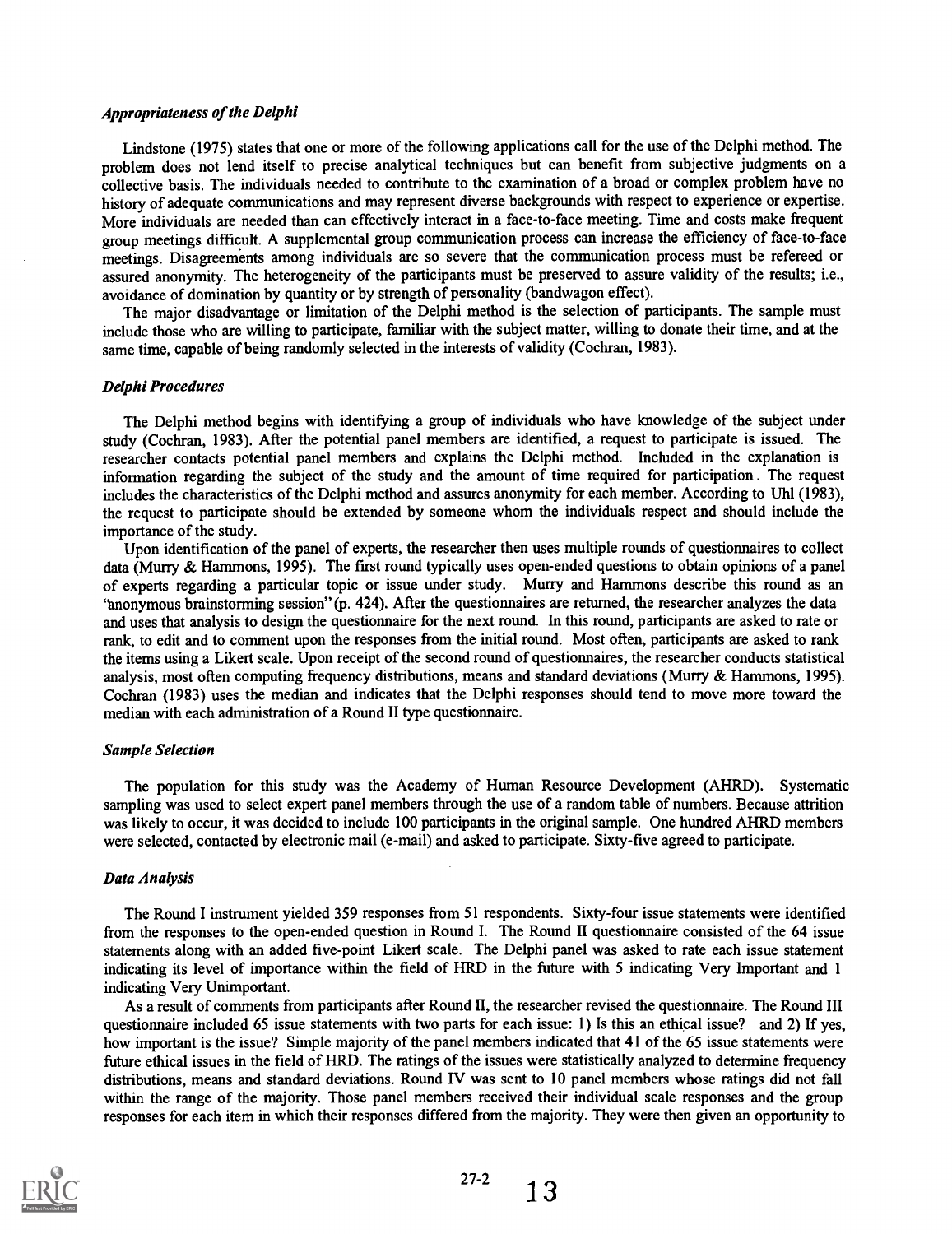revise their individual scale response based upon any new insights or upon review of the statistical group response.

#### Findings

#### Analysis of the Round I Questionnaire Responses

The 51 questionnaires returned in Round I were used to identify a list of future ethical issues. The questionnaires yielded 359 raw responses to the question: What key ethical issues or dilemmas do you foresee HRD professionals facing in the future? The raw responses were then coded by three graduate students using selective coding (Strauss & Corbin, 1990). The researcher then analyzed the codings, which resulted in 23 categories displayed in Table 1.

#### Table 1 Round I -- Analysis of Categories

| Categories                                                                                      | # of Times Mentioned |
|-------------------------------------------------------------------------------------------------|----------------------|
| Honesty, integrity, professionalism/accountability<br>1.                                        | 68                   |
| Program development, training vs nontraining interventions,<br>2.<br>training for training sake | 64                   |
|                                                                                                 | 57                   |
| Skills/knowledge/expertise<br>3.                                                                |                      |
| <b>Personnel issues</b><br>4.                                                                   | 51                   |
| Cultural/ethnic diversity/globalization<br>5.                                                   | 39                   |
| Social issues<br>6.                                                                             | 39                   |
| 7.<br><b>Balance</b>                                                                            | 33                   |
| 8.<br>Inappropriate use of data                                                                 | 33                   |
| 9.<br>Technology                                                                                | 33                   |
| 10.<br>Research                                                                                 | 30                   |
| Worker/learner<br>11.                                                                           | 30                   |
| 12.<br><b>Bottom</b> line                                                                       | 24                   |
| 13.<br>Strategic alignment                                                                      | 24                   |
| Changing role of HRD professional<br>14.                                                        | 21                   |
| 15.<br>Program evaluation                                                                       | 18                   |
| 16.<br><b>Setting fees</b>                                                                      | 18                   |
| Management<br>17.                                                                               | 18                   |
| Certification<br>18.                                                                            | 12                   |
| 19.<br>Work environment                                                                         | 12                   |
| 20.<br>Organizational change                                                                    | 12                   |
| Academia<br>21.                                                                                 | 12                   |
| Intellectual property<br>22.                                                                    | 9                    |
| Professional liability insurance<br>23.                                                         | 6                    |

The researcher analyzed the data further, using the 23 categories to assist in the elimination of duplication and repetition. This analysis resulted in 64 issue statements. A Likert scale was added to the 64 issue statements to create the Round II questionnaire. The participants were asked to indicate the level of importance of the future ethical issues within the field of HRD by selecting a rating from the Likert scale following the issue statement, a point scale ranging from one to five, with five indicating very important and one indicating very unimportant.

#### Analysis of the Round II Data

Of the 51 Round II questionnaires sent, 43 were returned. Upon receipt of responses to Round II, the researcher statistically analyzed each item from the questionnaire to determine a measure of central tendency and a measure of variability. Statistical analysis was conducted using SAS. For each questionnaire item, frequency distributions, means and standard deviations were computed. However, after analyzing comments made by the panel members, the researcher determined that revisions to the Round II questionnaire were necessary to gather the appropriate data. Issue #12 (dealing with uncooperative and/or unmotivated employees) was criticized for being two issues in one statement. Panel members had also commented that some of the issue statements listed were not ethical issues but



27-2J 4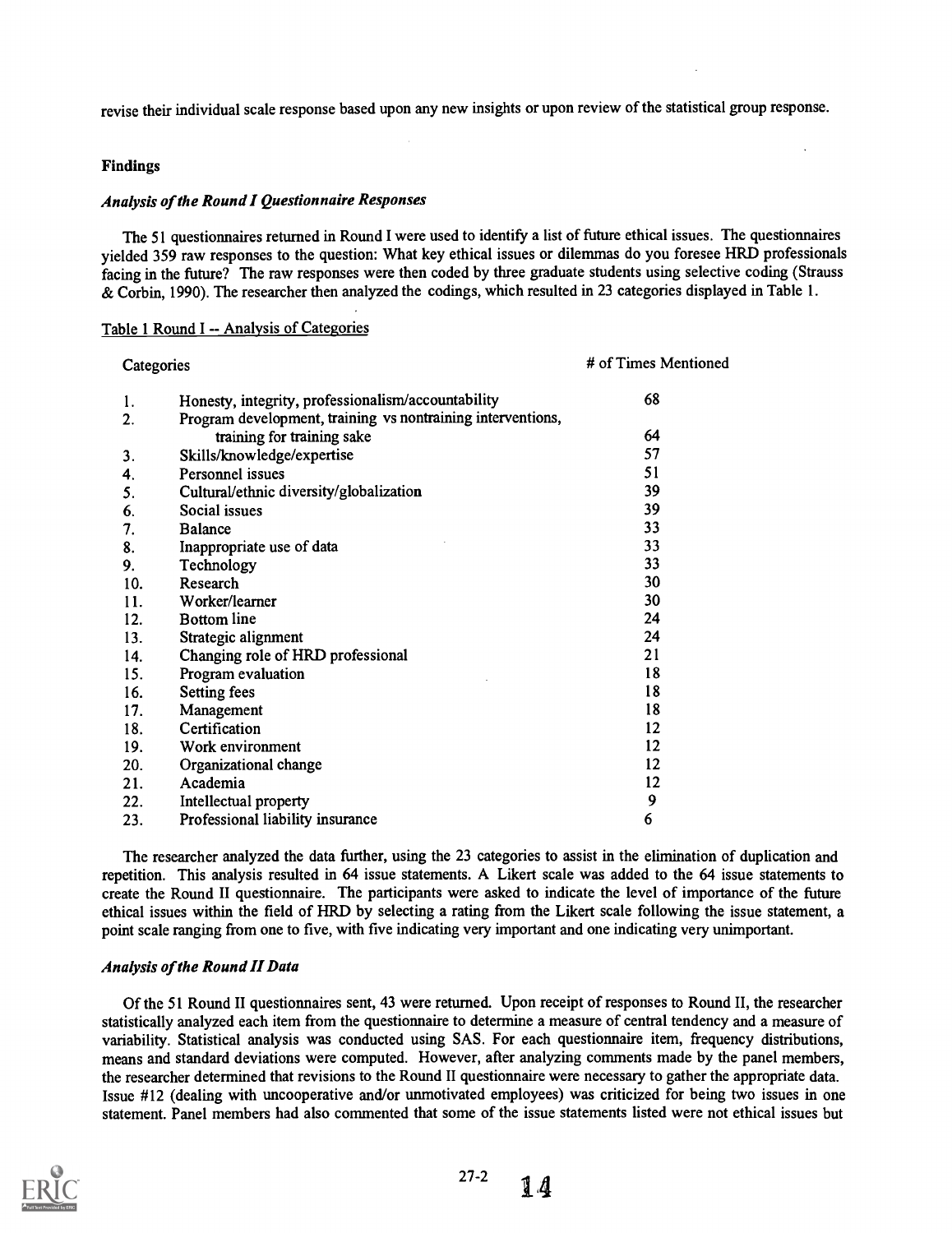rather were roles and responsibilities of the HRD professional. For this reason, the researcher deemed it necessary to revise the questionnaire.

#### Analysis of the Round III and Round IV Data

The Round III questionnaire included each item from Round II with one additional issue resulting from the split of issue #12. Participants were asked to make two determinations for each issue: 1) Is this an ethical issue? and 2) if so, how important is it? Of the 43 Round HI questionnaires sent using electronic mail (e-mail), 31 were returned. Using SAS, each item was statistically analyzed to determine which issues were considered by simple majority to be future ethical issues in the field of HRD. Also computed were frequency distributions, means and standard deviations. Round IV was sent to the 10 panel members whose ratings did not fall within the range of the majority. Participants received their individual scale responses and the group responses for each item in which their responses differed from the majority. They were then given an opportunity to reconsider their individual scale response based upon any new insights or upon review of the statistical group response. Of the 10 Round IV questionnaires sent via e-mail, nine were returned. Using SAS, each item was statistically analyzed to determine frequency distributions, means and standard deviations. The issue statements whose analysis changed are noted by asterisk (\*) in Table 2 and Table 3. Table 2 shows 25 of the 41 issue statements identified by the majority of the panel members as future ethical issues. The means of these 25 issues ranged from '4" (important) to '5" (very important).

| Table 2 Round IV -- Important to Very Important Ethical Issues | (descending order by Mean) |      |           |
|----------------------------------------------------------------|----------------------------|------|-----------|
| Issue                                                          | N                          | Mean | <b>SD</b> |
| 1. Recognizing people/employees as valuable                    |                            |      |           |
| resources to organizational survival.                          | 21                         | 4.71 | .56       |
| 23. Maintaining appropriate confidentiality.                   | 31                         | 4.61 | .72       |
| 45. Using power appropriately.                                 | 29                         | 4.59 | .57       |
| 24. Maintaining professional honesty and integrity             |                            |      |           |
| in practice, research, and teaching.                           | 30                         | 4.57 | .73       |
| 25. Setting a leadership example.                              | 17                         | 4.53 | .80       |
| 49. Respecting the rights, dignity, and worth                  |                            |      |           |
| of all people.                                                 | 30                         | 4.47 | .78       |
| *10. Ensuring fairness in hiring, terminating,                 |                            |      |           |
| promoting, and developing employees in a vastly                |                            |      |           |
| diverse workforce.                                             | 30                         | 4.40 | .81       |
| 4. Balancing organizational and individual needs               |                            |      |           |
| and interests.                                                 | 23                         | 4.39 | .66       |
| 2. Balancing the desire of management to see                   |                            |      |           |
| financial, bottom-line results with people-oriented            |                            |      |           |
| and people-friendly policies and practices.                    | 25                         | 4.36 | .70       |
| 9. Respecting copyrights, sources, and intellectual            |                            |      |           |
| property.                                                      | 29                         | 4.31 | .89       |
| 8. Using data appropriately.                                   | 31                         | 4.29 | .86       |
| *39. Applying evaluation findings in a fair and                |                            |      |           |
| ethical manner.                                                | 30                         | 4.23 | .90       |
| *63. Balancing the conflicting organizational demands of       |                            |      |           |
| humanistic concerns and economic outcomes.                     | 30                         | 4.23 | .82       |
| 35. Developing valid and reliable diagnostic instruments       |                            |      |           |
| when none are available.                                       | 17                         | 4.12 | .86       |
| 40. Promoting a more humane workplace.                         | 25                         | 4.12 | .83       |
| 52. Working within the scope of one's competence.              | 26                         | 4.12 | .71       |
| 41. Creating a learning environment that meets                 |                            |      |           |
| the needs of the organization and accommodates                 |                            |      |           |
| employee learning styles and abilities.                        | 18                         | 4.11 | .58       |
| *29. Managing personal biases.                                 | 28                         | 4.11 | .79       |
| 31. Being sensitive to the direct and indirect                 |                            |      |           |
| effects of interventions and acting to address                 |                            |      |           |

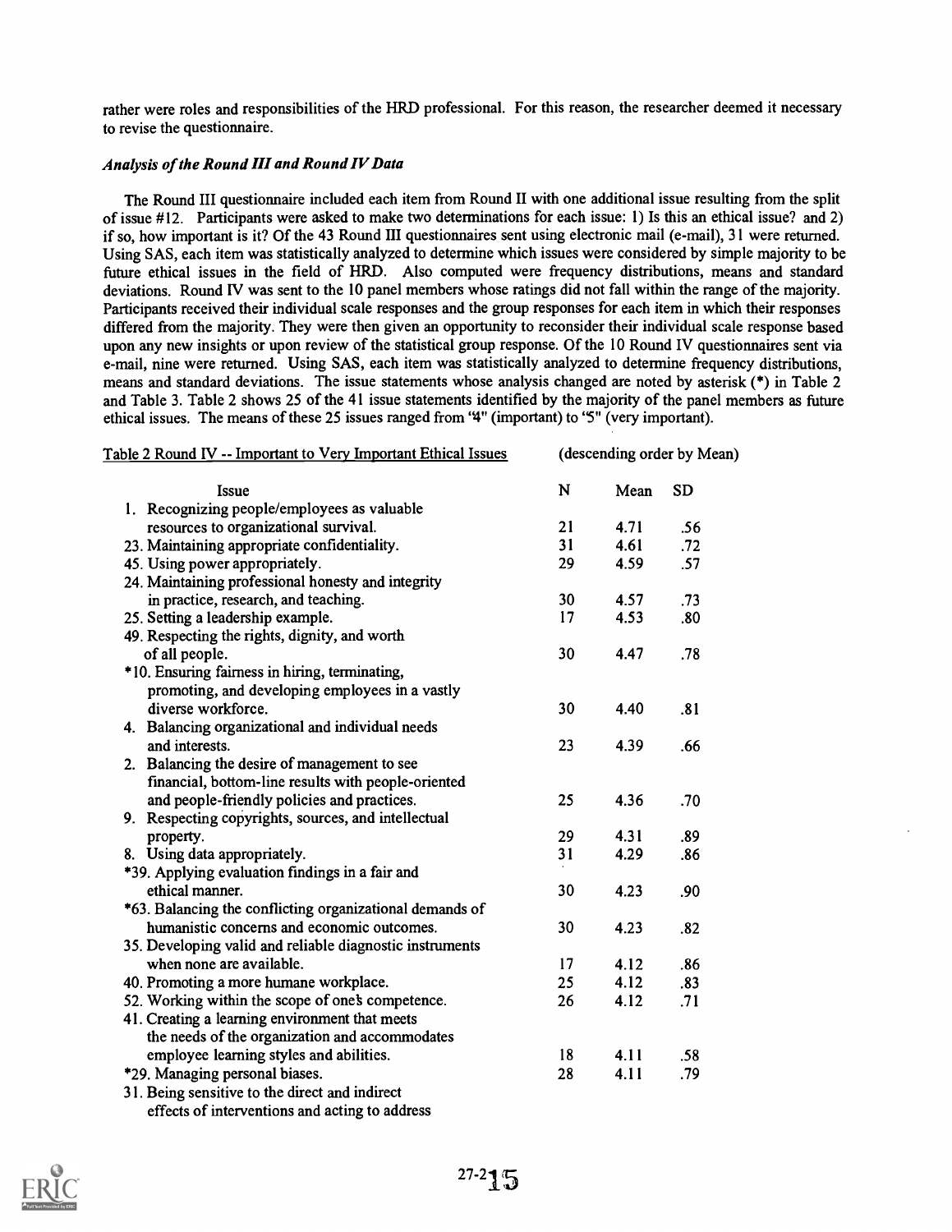| negative consequences.                                        | 25 | 4.08 | .86  |  |
|---------------------------------------------------------------|----|------|------|--|
| 15. Avoiding age, gender, race, ethnicity, national           |    |      |      |  |
| origin, religion, sexual orientation, disability,             |    |      |      |  |
| language, or socioeconomic status discrimination.             | 29 | 4.07 | .92  |  |
| *21. Ensuring that training or non-training                   |    |      |      |  |
| interventions meet the customer/organization's needs.         | 27 | 4.07 | 1.04 |  |
| *22. Ensuring that training or non-training interventions are |    |      |      |  |
| well informed by or grounded in sound theory.                 | 28 | 4.07 | .81  |  |
| 53. Responding to changing HRD roles and                      |    |      |      |  |
| responsibilities through continuous, research-based           |    |      |      |  |
| professional development.                                     | 18 | 4.06 | 1.11 |  |
| 34. Selecting appropriate diagnostic instruments.             | 21 | 4.05 | .86  |  |
| 56. Showing respect for, interest in, and                     |    |      |      |  |
| representation of individual and population differences.      | 27 | 4.04 | .76  |  |

The means from the 25 issues listed in Table 2 ranged from the '4" (important) to '5" (very important) range. As a result of Round IV the mean of issue #22 increased to 4.07, moving it into the important to very important range. Although means of other issues increased, only issue #22 changed enough to move it to a different category. Table 3 shows 16 of the 41 issue statements identified by the majority of the panel members as future ethical issues. The means of these 16 issues ranged from '3" (moderately important) to '4" (important).

| Table 3 Round IV -- Moderately Important to Important Ethical Issues (descending order by Mean)             |    |      |           |
|-------------------------------------------------------------------------------------------------------------|----|------|-----------|
| Issue                                                                                                       | N  | Mean | <b>SD</b> |
| 42. Using technology appropriately in regard to copyright,<br>privacy, access to information, and knowledge |    |      |           |
| management issues.                                                                                          | 30 | 3.97 | .81       |
| *32. Rejecting inappropriate requests.                                                                      | 27 | 3.93 | .92       |
| 61. Assisting organizations in balancing the good of the                                                    |    |      |           |
| organization with the good of the community.                                                                | 30 | 3.93 | .78       |
| 26. Avoiding conflicts of interest.                                                                         | 28 | 3.89 | .79       |
| *64. Addressing work/life balance issues of the worker.                                                     | 25 | 3.84 | 1.03      |
| 28. Using subject matter experts effectively as related to                                                  |    |      |           |
| labor laws, civil rights, safety, machine operation or                                                      |    |      |           |
| other legal issues.                                                                                         | 18 | 3.83 | .92       |
| 55. Addressing diversity in the workplace.                                                                  | 25 | 3.80 | .82       |
| *27. Documenting efforts to facilitate the provision of                                                     |    |      |           |
| services, ensure accountability, and meet institutional                                                     |    |      |           |
| and legal requirements.                                                                                     | 19 | 3.79 | 1.27      |
| 57. Understanding the essences of other cultures and                                                        |    |      |           |
| ensuring that they are integrated into our theories and                                                     |    |      |           |
| knowledge base.                                                                                             | 19 | 3.79 | .92       |
| 65. Managing tension between change and individual rights                                                   |    |      |           |
| and dignity.                                                                                                | 28 | 3.79 | .92       |
| 14. Determining when and under what conditions to stop                                                      |    |      |           |
| investing in people.                                                                                        | 18 | 3.78 | .94       |
| *33. Maintaining HRD role competence.                                                                       | 18 | 3.78 | 1.06      |
| 58. Accommodating multicultural differences in a                                                            |    |      |           |
| globalized work environment.                                                                                | 22 | 3.77 | .81       |
| *43. Accommodating employees' differing skill levels and                                                    |    |      |           |
| accessibility to technologies.                                                                              | 17 | 3.65 | .86       |
| *62. Furthering a social justice agenda.                                                                    | 22 | 3.36 | 1.00      |
| *3. Pricing products and services fairly.                                                                   | 21 | 3.33 | .91       |

Summary of Findings

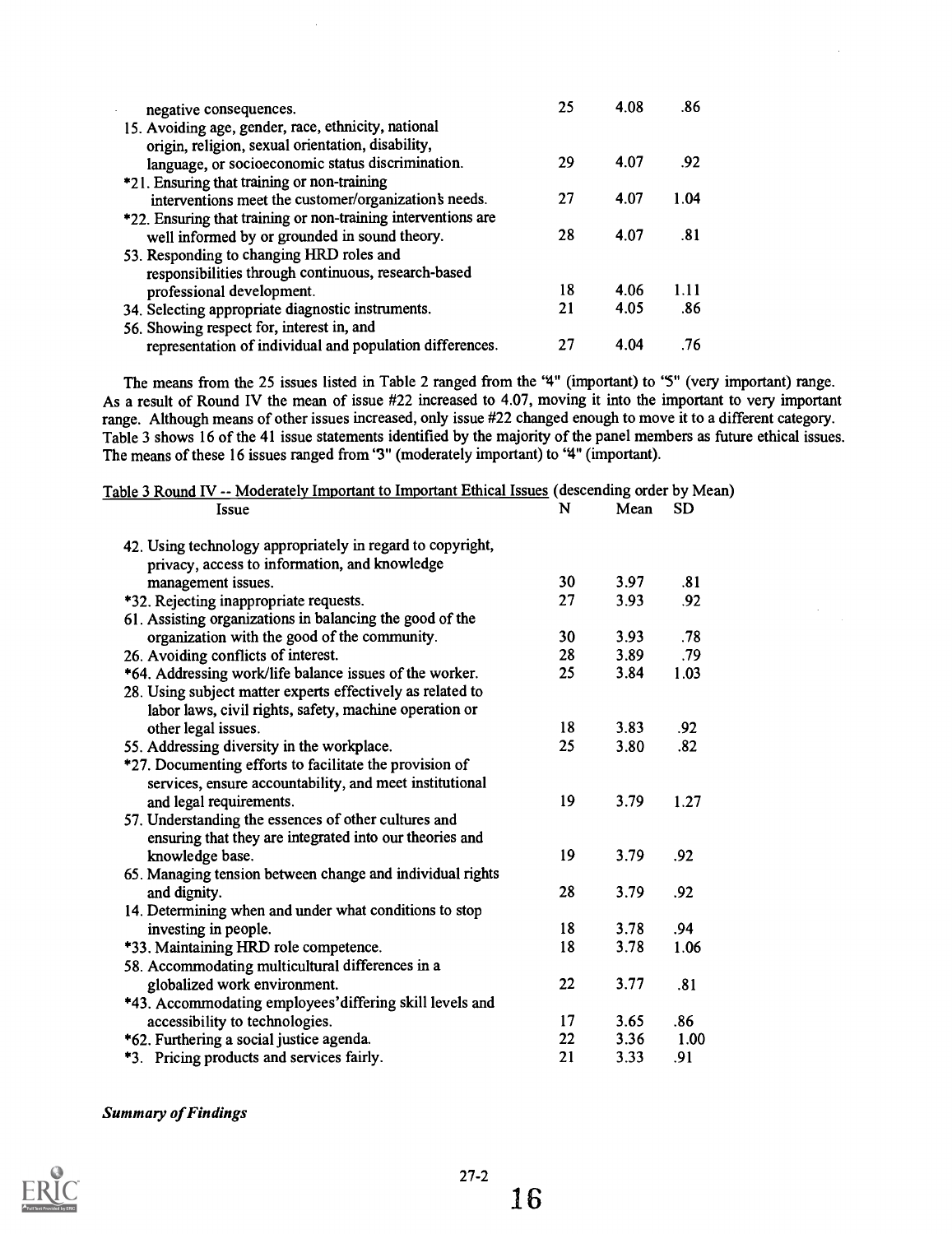According to this Delphi panel of experts, there are several ethical issues facing HRD professionals. Fifty-one panel members responding to Round I identified 359 raw responses to the question: What key ethical issues or dilemmas do you foresee HRD professionals facing in the future? The 359 raw responses were categorized using selective coding. Twenty-three categories were identified to assist the researcher in eliminating duplication and repetition.

Round III resulted in the elimination of 24 of the 65 issue statements. The issue statements dismissed as not being ethical were consistent with the roles and responsibilities of the HRD professional as defined by Rothwell and Sredl (1992) in The ASTD Reference Guide. Those issues eliminated included developing appropriate methods of retention, maintaining quality work force, evaluating HRD policies and practices, ensuring that management understands and supports HRD issues and activities, providing timely, equitable, and efficient employee training, identifying well-qualified consultants, and preparing organizations for strategic alignment. The findings regarding the issues dismissed as not being ethical were expected. However, the researcher did not expect to see so many of the panel members not agreeing that certification or setting standards for the profession were ethical issues to be faced by HRD professionals. Eighty-one percent of panel members responded that licensing or certification of the HRD profession is not a future ethical issue. Sixty-eight percent responded that determining qualifications and requirements for certification is not a future ethical issue, and 58 percent responded that setting standards for the profession is not a future ethical issue.

The principles in the AHRD standards are not as specific as the issues identified in this study. Also included are general standards (boundaries of competence, maintenance of expertise, basis for research and professional judgments, description of HRD professionals' work, respecting others, nondiscrimination, exploitative relationships, misuse of HRD professionals' work, multiple relationships, consultations and referrals, third party request for services, delegation to and supervision of subordinates, documentation of professional and research work, records and data, fees and financial arrangements, accuracy in reports to payers and funding sources and referral fees), research and evaluation, advertising and other public statements, publication of work, privacy and confidentiality, teaching and facilitating, and resolution of ethical issues and violations.

Round III resulted in the identification of 41 future ethical issues facing HRD professionals. The issues were similar to those identified by McLagan in 1989. In fact, all but one of McLagan's issues were addressed in the 41 issues identified by the panel of experts. The one issue not mentioned by this study§ panel of experts was ensuring customer and user involvement, participation, and ownership. Issues relating to personnel that were not addressed by McLagan included: Ensuring fairness in hiring, terminating, promoting, and developing employees in a vastly diverse workforce (4.40); determining when and under what conditions to stop investing in people (3.78); and avoiding age, gender, race, ethnicity, national origin, religion, sexual orientation, disability, language, or socioeconomic status discrimination (4.07). These issues were probably not addressed by McLagan because much of the legislation regulating many of these issues occurred after the conclusion of her study. Adding to the dilemmas are issues such as religion and sexual orientation, which are not regulated by law and which have come to the forefront since McLagan's study. McLagan (1989) also did not address social issues. Social issues identified in this study included: Respecting the rights, dignity, and worth of all people (4.47); recognizing people/employees as valuable resources to organizational survival (4.71); balancing the conflicting organizational demands of humanistic concerns and economic outcomes (4.23); assisting organizations in balancing the good of the organization with the good of the community (3.93); promoting a more humane workplace (4.12); furthering a social justice agenda (3.36); addressing work/life balance issues of the worker (3.84); and managing tension between change and individual rights and dignity (3.79). However, the literature and the findings of this study suggest a move toward a greater awareness of social responsibility.

McLagan's study also did not address ethical issues relating to technology. There have been many advances in technology since 1989 when McLagan published her 13 major ethical issues. Today§ technological advances enable information and events around the world to be transmitted instantaneously. The panel of experts from this study identified using technology appropriately in regard to copyright, privacy access to information and knowledge management issues (3.97) as being a future ethical issue.

#### Conclusions and Implications

The issues identified in this study seem to reflect the new economic order into which America is entering. They seem to suggest an increase in ethical issues resulting from increased technology, globlization, corporate social responsibility, corporate restructuring and downsizing, and environmentalism.

Consensus was clearly reached regarding the importance of the ethical issues identified by the panel of experts. Once panel members were given the opportunity to determine whether or not the original issue statements were



27-2 17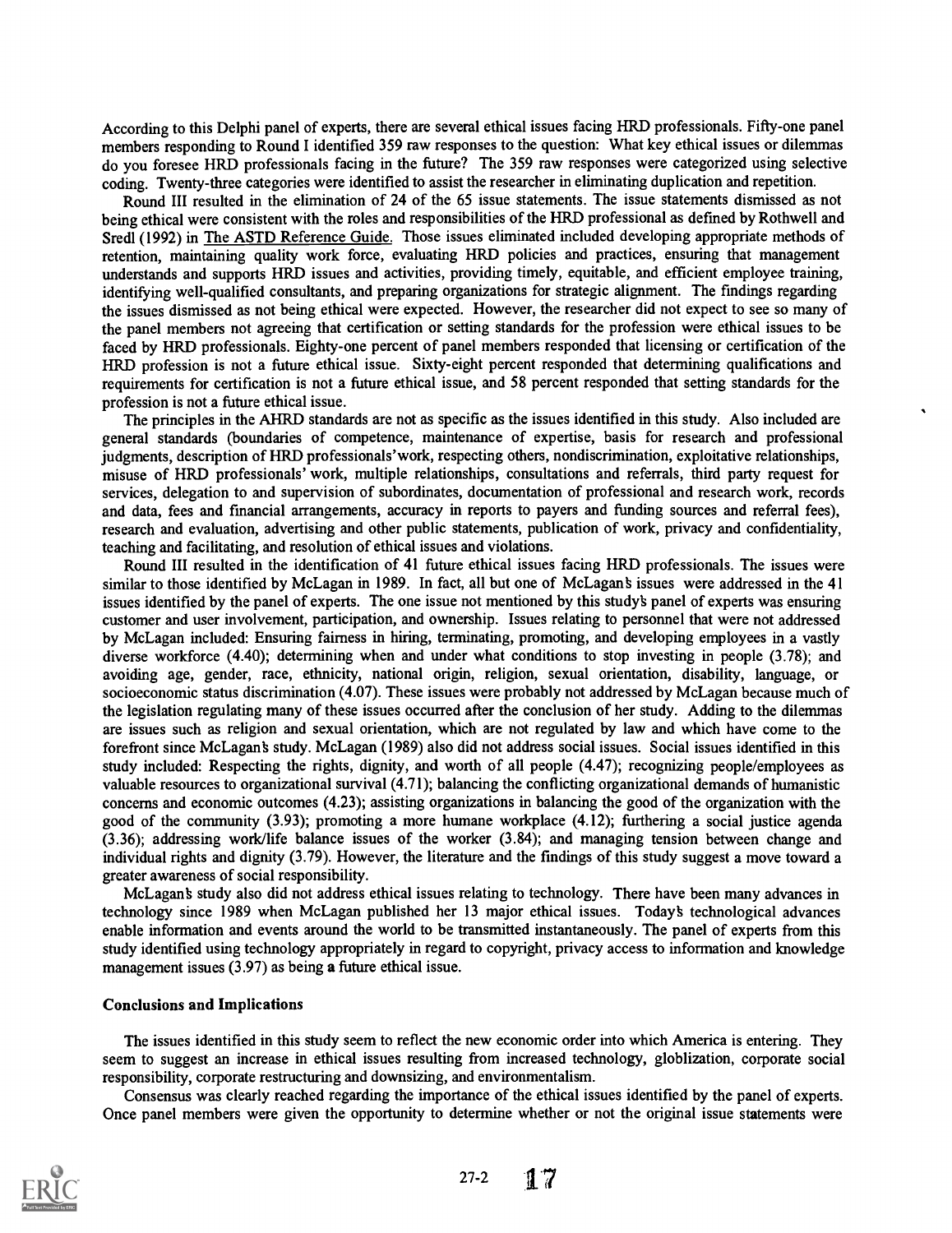future ethical issues in Round III, consensus did not seem to be much of an issue. HRD professionals seem to be in agreement about key ethical issues such as recognizing people/employees as valuable resources to organizational survival, maintaining appropriate confidentiality, using power appropriately, maintaining professional honesty and integrity in practice, research and teaching, setting a leadership example and respecting the rights, dignity, and worth of all people.

From the data, the researcher determined that HRD professionals do consider social responsibility to be a pressing ethical issue. Issues identified as ethical issues facing HRD professionals related to social responsibility included promoting a more humane workplace (4.12), respecting the rights, dignity, and worth of all people (4.47), balancing the conflicting organizational demands of humanistic concerns and economic outcomes (4.23), assisting organizations in balancing the good of the organization with the good of the community (3.93), furthering a social justice agenda (3.36), addressing work/life balance issues of the worker (3.84) and managing tension between change and individual rights and dignity (3.79). The literature and the findings of this study suggest a move toward a greater awareness of CSR. Social issues were discussed in AHRD's Standards on Ethics and Integrity.

#### How This Study Contributes to New Knowledge in HRD

By identifying ethical issues in the field of HRD, the researcher hopes to assist in updating out-of-date research and in validating recent attempts at developing codes of ethics such as AHRD's Standards of Ethics and Integrity. Data gathered in the study will also contribute to the basis needed to establish a standardized code of ethics for the HRD field. Information obtained from this study will also provide valuable information that will assist HRD professionals in redesigning their roles and activities regarding ethics while at the same time establishing and identifying ethical issues that merit further research. Finally, this research suggests a move toward a greater awareness of CSR. The literature and the findings of this study indicate that social issues are considered pressing ethical issues to HRD professionals. It is recognized that this study is limited to consensus gathered from a small group of HRD professionals. Further research is necessary regarding the link between HRD and CSR.

#### References

Burns, J.Z, Dean, P.J., Hatcher, T., Otte, F.L., Preskill, H.P., & Russ-Eft, D. (1999). Standards on Ethics and Integrity. In K.P. Kuchinke (Ed.), ASTD 1999 Conference Proceedings: Vol. 2. (pp. 1-19). Baton Rouge: Academy of Human Resource Development.

Carnevale, A.P. (1991). America and the new economy. How new competitive standards are radically changing American workplaces. San Francisco: Jossey-Bass Publishers.

Carroll, A.B. (1979). A three-dimensional conceptual model of corporate social performance. Academy of Management Review, 4, 497-505.

Fanner, R.N., & Hogue, W.D. (1973). Corporate social responsibility. Chicago: Science Resource Associates, Inc.

Frederick, W.C. (1978). Theories of corporate social performance. In: P. Sethi and C. Falbe (Eds.), Business and Society. Lexington MA: Lexington Books.

Frederick, W.C. (1995). Values, nature, and culture in the American corporation . New York: Oxford University Press.

Giunta, J. (1976). Introduction to corporate social responsibility management. Chicago: Human Resources Network.

Hatcher, T.G. ( 1997). Improving corporate social performance: A strategic planning approach. Performance Improvement, 36, 23.Humble, J.H. (1973). Social responsibility audit: A management tool for survival. London: amacom

McLagan, P.A. (1989a). Models for HRD practice. Training & Development Journal, 43 (9), 49-59.

McLagan, P.A. (1989b). Models for HRD practice: The models. Alexandria, VA: American Society for Training and Development.

Rothwell, W.J. (1996). ASTD models for human performance improvement: Roles competencies and outputs. Alexandria, VA: American Society for Training and Development.

Rothwell, W.J. & Sredl, H.J. (1992). The ASTD reference guide to professional human resource development roles and competencies (2d ed.). Amherst, MA: HRD Press, Inc.

Strauss, A., & Corbin, J. (1990). Basics of qualitative research. Newbury Park, CA: Sage Publications. Wood, D.J. (1991). Corporate social performance revisited. Academy of Management Review, 16, 691-718. Zemke, R. (1996). Is training a profession? Training, April, 1996, 8.

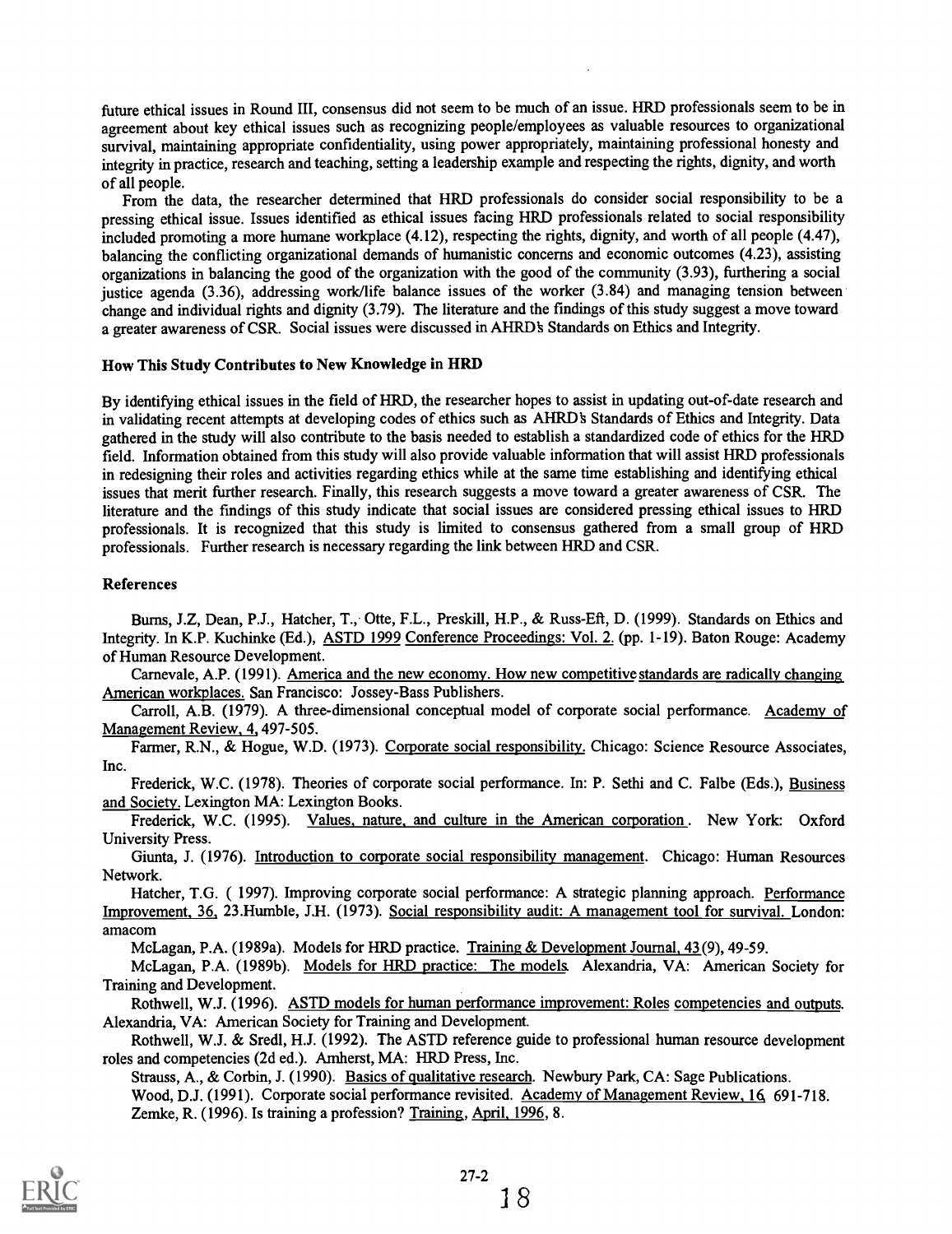#### The Social Responsibility Performance Outcomes Model

Tim Hatcher University .of Louisville

> Few Performance Improvement (PI) and Human Resource Development (HRD) models and processes addressed specific outcomes or identified needs and outcomes at the societal or environmental levels. This paper proposes a new conceptual model for HRD and PI scholars and practitioners that addresses the critical need to develop PI and HRD interventions that are socially and environmentally responsible.

Keywords: Performance Improvement, Corporate Social Responsibility,Performance Improvement Models

While our world seems to shrink, companies expand and grow stronger. For the first time in recorded history, corporations are more powerful than many governments (Estes, 1996; Korten, 1995). Corporate power has the potential to greatly benefit society or drive a wedge between society and organizations. Thus, the impact that organizations have on employees, stakeholders, communities, society, and the environment is becoming more evident and, in many cases, more contentious.

Responsible companies need all available resources to meet the complex needs and challenges posed by the public, communities, the environment, and society. One proven resource in enhancing organizations and organizational performance, is the combined implementation of the functions of performance improvement (PI) and human resource development (HRD). These two functions have a tremendous opportunity and responsibility to aid in developing socially responsible companies.

To improve performance is to identify the system or subsystem requiring improvement and focus the analysis on outcomes. As long as outcomes are identified and clarified at appropriate societal and environmental levels then performance improvement has the potential to enhance corporate social responsibility. Because of the lack of focus on corporate social responsibility in business and industry and in the HRD and PI literature, the purpose of this paper is to propose a conceptual model of corporate social responsibility (CSR) from a performance outcomes perspective. The problem is that most applied processes and theoretical models do not address nor define outcomes per se. They focus primarily on economics and are noticeably silent on the impact of these models at both societal and environmental levels.

#### Theoretical Framework

The relationship between HRD theory, practice, and outcomes remains controversial and ambiguous (Hatcher, 1998). While the relationship of theory and practice has generated moderate discussion (Swanson & Holton, 1997), inadequate attention has been given to the relationship between theory, practice, and outcomes of HRD, especially societal-level outcomes. This theoretical model is conceptualized from the empirical and atheoretical research literature on HRD and social outcomes (Kaufman, 1992, 1997; Hatcher, 1997, 1998).

An assumption that was made in developing this model was that current management practice should and in many cases does require organizational leaders to look beyond simple economics and address organizational responsibilities to communities, societies, and the environment. Although some corporate leaders and a few HRD scholars and practitioners criticize the notion of corporate social responsibility as being unrealistic or unnecessary, many others believe that being socially and environmentally responsible does not detract from corporate profits. In fact, empirical research shows that companies that are considered socially responsible are at least as competitive as organizations that are not, and will remain sustainable over a long time period ( Pava & Krausz, 1995; Tichy, N.M., McGill, A.R. & St. Clair, L, 1997).

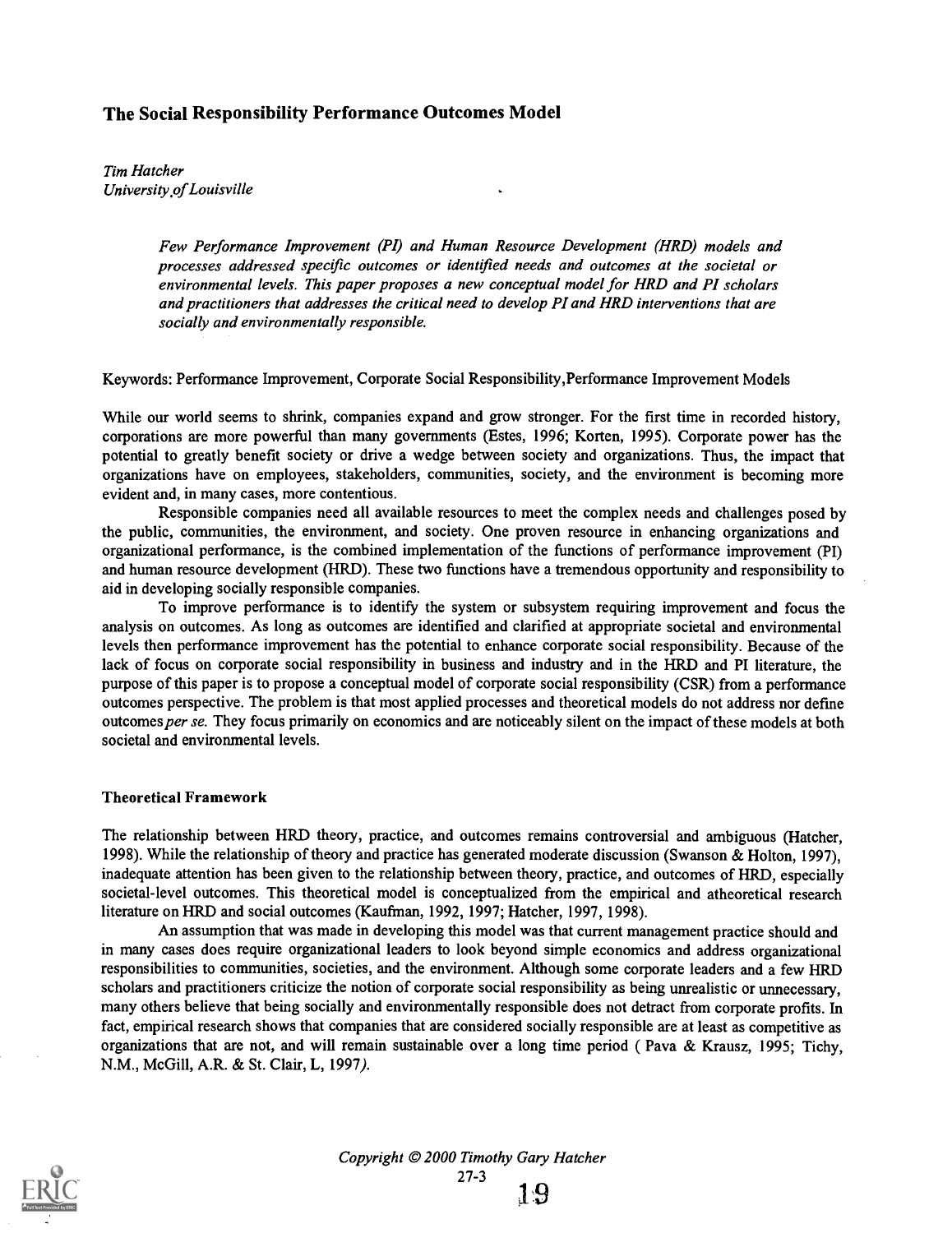#### Methodology

The methodology used was a conceptual analysis based on a review of related HRD and performance improvement literature. Studies published between the 1970s and the present were reviewed for inclusion of social influences. outcomes, theoretical models, and related terms. Additionally, action research methods were pursued in two service-oriented organizations over a one year time period in an effort to identify conceptual themes and emergent constructs related to outcomes and corporate social responsibility. The action research approaches used included establishment of a project to incorporate social responsibility as an organizational performance outcome, identifying a project team consisting of line and functional managers, HRD personnel and the researcher, and creating action learning dialogue meetings for questioning, listening, and critical reflection ( Pedler, 1991). Results were synthesized into a performance outcomes conceptual model designed to enhance corporate social responsibility through human resource development and performance improvement.

#### The Performance Outcomes Conceptual Model

Although there are certainly socially and environmentally responsible organizations, few PI and HRD models and processes were identified that address specific outcomes or identify needs and outcomes at the societal or environmental levels. Because of this omission, it is imperative that new concepts and models that provide better guidance on how to incorporate societal and environmental outcomes are developed and discussed. Assumptions for the present study include (a) corporate social responsibility is not a consistent outcome that most organizations and HRD or PI address, (b) organizations are responsible beyond economic responsibility, and (c) conceptual models are beneficial and provide an originating point for research and further consideration.

To insure that PI and HRD professionals are competent and therefore successful in their endeavor to improve CSR, it is important to develop better definitions of the role of PI and HRD in creating socially responsible companies. This can only come through active discussion and creative development of new conceptual models that focus on needs and outcomes at the societal and environmental levels.

#### The role of PI & HRD in CSR

To better understand how HRD and PI influence CSR it is important to acknowledge that (a) concepts/models based on theory are the foundation of HRD and PI research, and (b) that applied models are the basis for PI and HRD practice. Although most logic-based models are "too superficial" to explain the dynamics of organizational performance (Swanson, 1999, p.9), conceptual models that combine action learning and applied theoretical frameworks can provide a starting point for multidisciplinary approaches to organizational and societal change. A conceptual model is a theoretical representation of an applied or empirical procedure for solving a problem. What is missing from conceptual approaches is testing of validated relationships between components or variables. In order to characterize and eventually test variables, HRD/PI professionals must construct and mutually agree on specific 'butcomes''. Additionally, the success of any conceptual or applied model depends on how well the model's primary components and concepts are defined.

Although identified as a component of performance, outcomes are not an integral part of many commonly used performance improvement and HRD theoretical and applied models. The current model evaluates the extent that an intervention meets needs established during a needs assessment. These needs are generally addressed only at the individual, process, and organization levels of performance. Figure 1 illustrates a common performance improvement model. Also, the importance of the role that definitions of concepts such as CSR play in making meaning and providing guidance in research and practice must also be acknowledged.

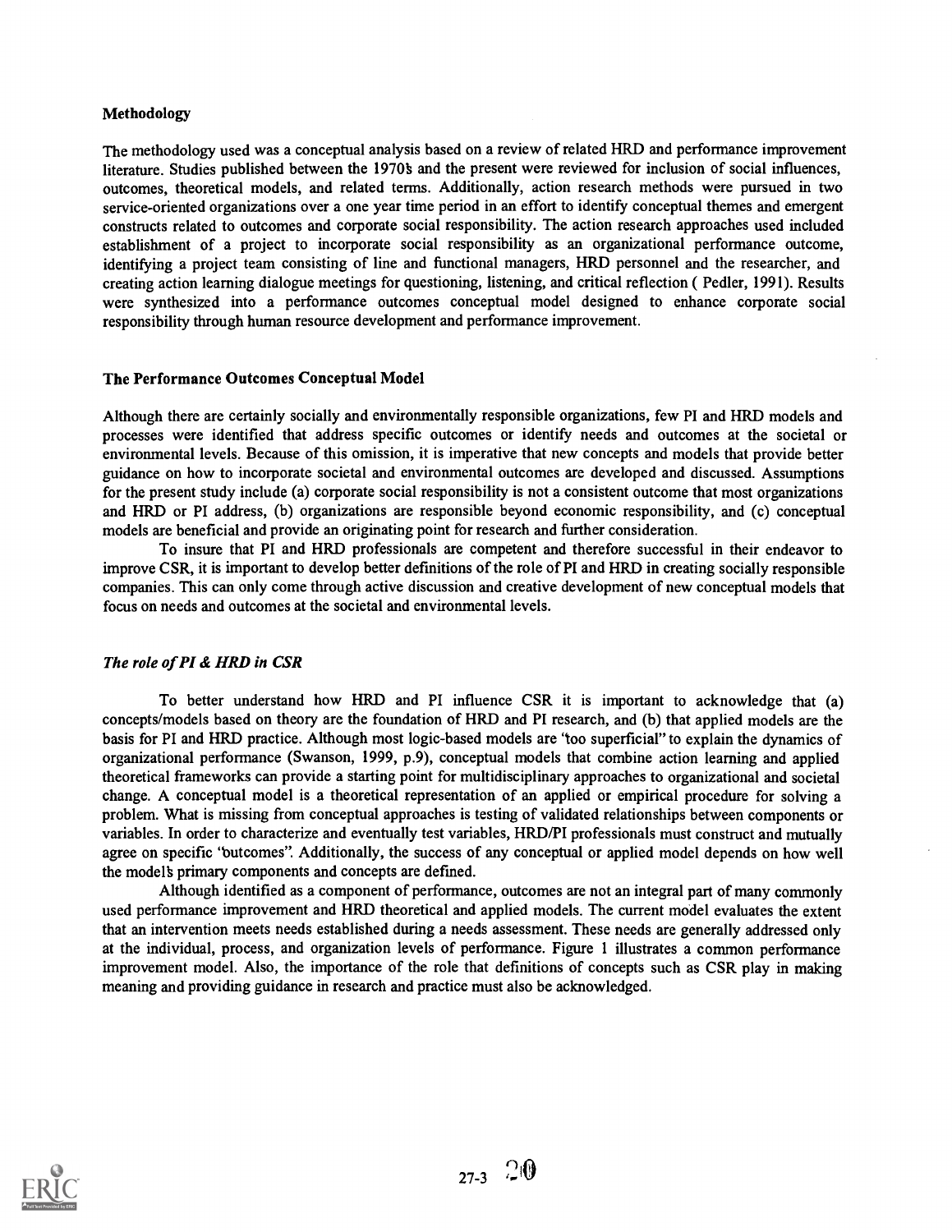

Applied models such as the one illustrated above, although utilitarian, do not identify outcomes as a primary component, nor do they give specifics on what outcomes or results are expected or desired. Thus, interpretation of outcomes or results is left up to the user and may be inconsistent with needs. Furthermore, needs are generally identified only at the individual, process, and organizational levels. No common or readily identifiable models appeared to address CSR as a need or outcome.

It is ironic that neither performance improvement models nor common defmitions of performance address outcomes or results for any particular reason nor identifies for whom or for what. According to Holton (1999) each profession views and defines performance differently. To date, HRD and PI have chosen to limit performance in terms of how it can impact people, processes, or an organization with little regard for communities or society.

Examples of popular performance improvement models include Rummler and Bracheb (1995) individual, process, and organizational levels of performance, and Robinson and Robinson (1995), who identified performance improvement at the individual and organizational levels. Kaufman (1992) and Hatcher (1997) are two of the few authors/researchers that include societal level impact of PI and HRD in their published conceptual models.

Examples of definitions of performance include Brethower (1995), who defined performance as 'a set of actions that accomplishes something, that yields a result" (p.23), and Swanson (1999) who defined it as "the valued productive output of a system in the form of goods or services" (p.5).

Without more complete models and better definitions of outcomes, PI and HRD efforts have no ethical framework, no way to consistently measure effects of interventions on society or the environment. Without such models to guide PI/HRD efforts outcomes may even be harmful to people and society. Without a focus on desirable and socially responsive outcomes, PI and HRD may never reach their potential of establishing productive and caring people and organizations that enhance society and the environment.

#### The Social Responsibility Performance Outcomes Model

Presently, PI and HRD professionals and academics view corporate social responsibility as either part of a mega-planning process (Kaufman, 1992; Kaufman, 1997), a strategic planning process (Hatcher, 1997), or as a part of HRD's theoretical foundations (Hatcher, 1998). Like the evolution and recognition of evaluation in PI and HRD, it is time for CSR to take its rightful place as the focal point of PI and HRD outcomes. In support of this need, Holton (1999) recently called for an integrated model of performance domains that may reflect an organization's relationship with society.

To illustrate the concept of societal needs and outcomes, Figure 2 is offered as a performance improvement model with corporate social responsibility (CSR) as its focus. The Social Responsibility Performance

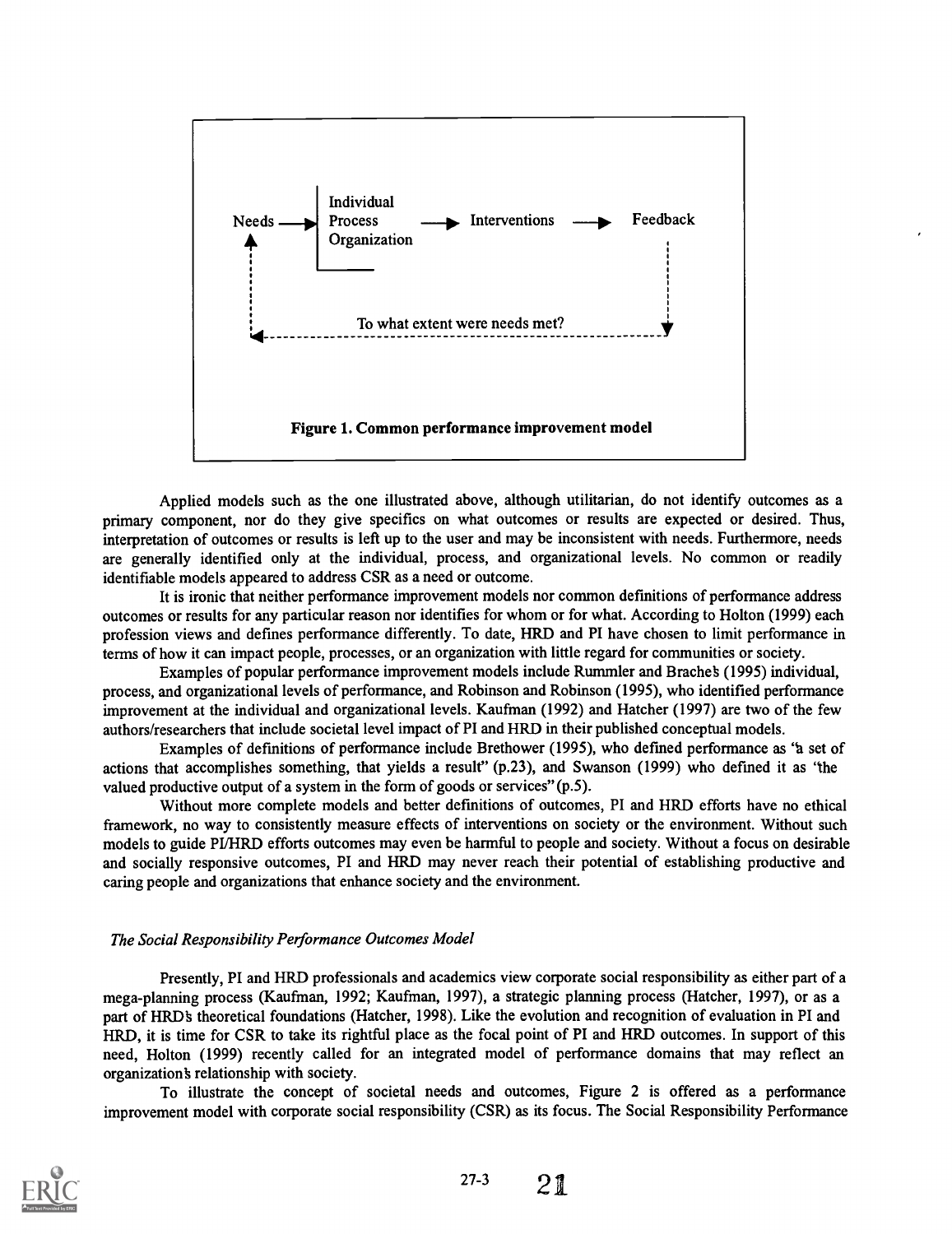Outcomes Model uses the same basic components of a universal PI process with an expansion of needs and the addition of outcomes. Needs are expanded to include community, societal, and environmental levels. Outcomes are specified at individual, process, organization, community, society, and environmental levels.

The model expands on common PUHRD approaches since it addresses more holistic needs in terms of



community, society, and the environment. For example, a typical needs assessment that focused on individual or organizational skills and knowledge could be expanded to include needs at the community, societal, and environmental levels.

In other words, the skills or knowledge that might be required to communicate with and develop the community, society, and the environment are identified. Once needs are established, interventions to address community, societal and environmental needs are designed and implemented. After implementation of applicable interventions, each level of performance is evaluated in terms of impact at each level, i.e., outcomes. For example, as part of an action research project, an organization completed a needs assessment and found that their reputation in the community had declined due to a general lack of communication around pollution and waste control. The company decided to invite community leaders to their next series of training in environmental management as well as hold a public forum on company activities around pollution control. Finally, feedback on the company response was sought from the community through surveys and focus groups. Without the guidance of an applied performance improvement model requiring the company to address community needs, the decline in reputation could have escalated and evolved into a detrimental financial problem.

The success of a performance improvement model is partially dependent on how well primary components and concepts are defined. As stated previously, current and accepted definitions of performance are restricted. A more comprehensive definition of performance is needed if outcomes are expected beyond the individual, process, or organization levels. If performance improvement of communities, society, and the environment is desired, then a more holistic definition of performance than is currently available is needed. Performance is therefore defined as outcomes of a systematic approach to positive and desired changes in the individual, processes, organization, community, society, and the environment .

To establish the validity of a new concept or idea, conceptual models must be tried out. To date, the model described herein has been tested in two organizations with disappointing results. The first organization was a not-for-profit service organization with a primarily socially responsible mission. Thus, acceptance of the socially responsible outcomes model was less invasive than in the second organization which was a firm with a history of human rights concerns and a strong socially responsible mission statement. Management in the first organization agreed that the model 'had merit", but implementation was inadequate because the concepts were never integrated



27-3 22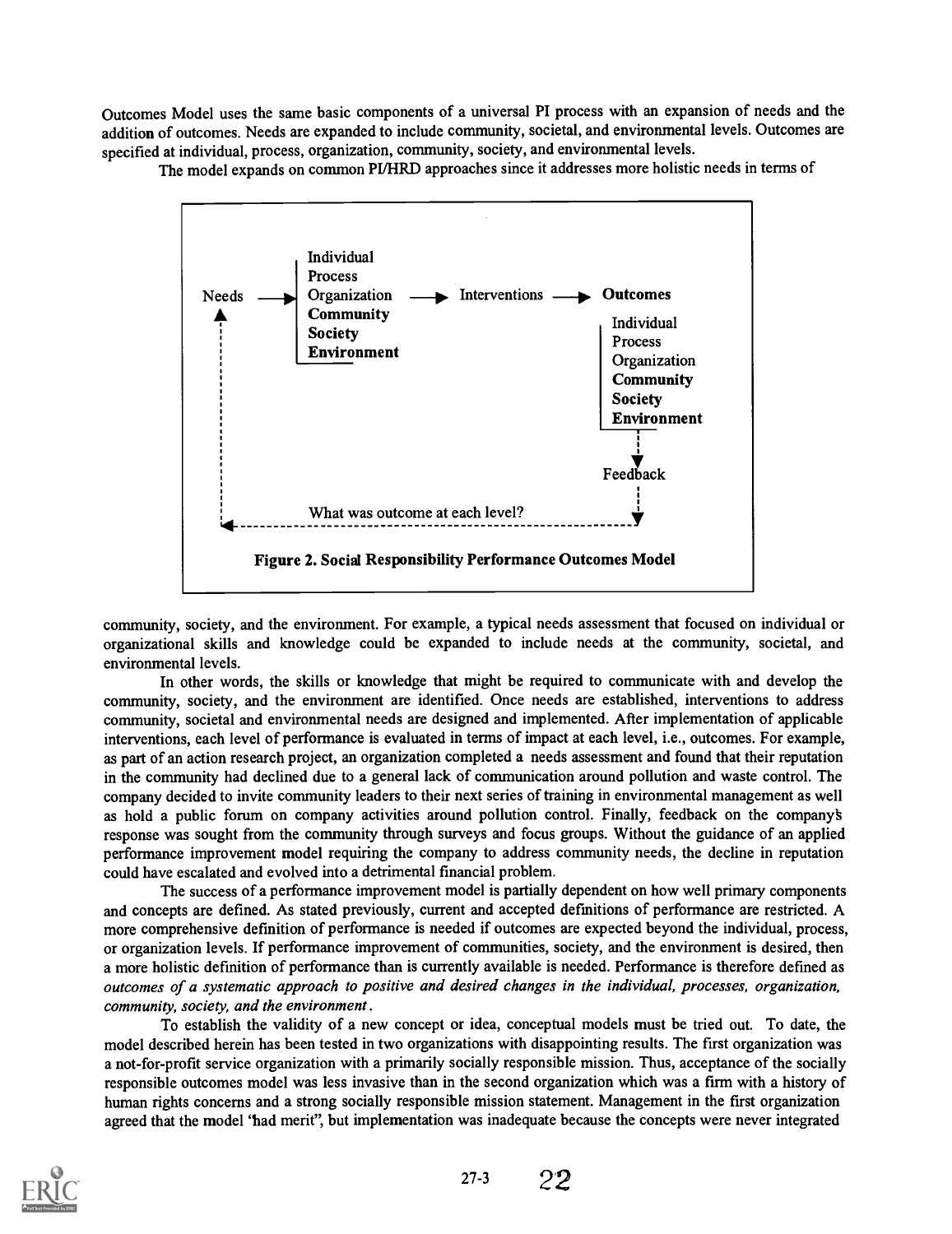into operational or tactical plans as required to validate the model. The second firms operations manager had initially embraced the conceptual model and was considering implementation in two locations when external economics forced several location closures and thus the termination of the project. Although application and validation of the Social Responsibility Outcomes Model has been less than favorable, the author continues to apply components of the model in every interaction and consultation with business and industry. Eventually, the model will be validated and hopefully viewed as beneficial in insuring organizational social as well as economic success.

Outcomes are not a part of commonly accepted PI and HRD models. Additionally, common performance improvement and human resource development models are primarily limited to influences on individuals, processes, and organizations. New PI and HRD models are needed that focus on outcomes at the community, societal, and environmental levels. The Social Responsibility Outcomes Model described herein offers PI and HRD professionals a starting point to positively impact the social responsibility of corporations within which they work and have influence.

#### Conclusions and Closing Thoughts

Organizations must assume more responsibility for their impact on communities, society, and the environment. "Organizations have to take social responsibility. There is no one else around in the society of organizations to take care of society itself. Yet they must do so responsibly, within the limits of their competence, and without endangering their performance capacity" (Drucker, 1993, p.97). Organizations must also understand that in the  $21<sup>st</sup>$  century, they will be 'intertwined with global political, social, and environmental issues that will force them to redefine their role" (Tichy, McGill, & St. Clair, 1997, p. 4).

As organizations endeavor to prepare for the future, PI and HRD has an opportunity to assume a leadership role in helping them enhance their social responsibility through development of more appropriate PI/HRD models and definitions. The performance improvement model and definition of performance described in this paper offer an advance in PI and HRD designed to focus needs and outcomes at the community, society, and the environmental levels.

The late Dr. Malcolm Knowles said that 'any system, whether economic, environmental, or social can be seen as a system of learning...and when we understand this we perceive education in a different way" (M. Knowles, personal communication, April 8, 1995). HRD and PI are about educating, training, developing, and changing performance. What is currently required is a refocus on desirable and sustainable corporate needs and outcomes that enhance communities, society, and the environment.

In today's robust economic climate environmentalism, community development and other socially responsible interventions are abrogated to the economic 'bottom line". Finns appear oblivious to the fact that the current myopic focus on profit with little or no consideration for other than economic responsibilities may have negative consequences to individuals, organizations, communities, the ecosystem, and society in the not so distant future. Therefore, performance improvement and human resource development professionals must recognize that 'billy those companies that manage to contribute to and sustain the communities in which they operate will be able to remain acceptable organizations in the publics eye in the 21  $^{\text{st}}$  century and beyond" (Tichy, McGill, & St. Clair, 1997, p. 369). If the right conceptual and practical choices are made today, HRD and PI can be instrumental in enhancing corporate social responsibility and thus insuring that life on Earth is protected and developed for future generations to come.

#### How this model contributes to new knowledge in HRD and Performance Improvement

Conceptual models are the intellectual underpinnings of HRD and PI research and practice. They provide a starting point for multidisciplinary approaches to organizational and societal change. Since outcomes are not a part of commonly accepted PI and HRD models, and since social, environmental, and community-based problems are ubiquitous in nature and monumental in complexity, new PI and HRD models are needed that focus on outcomes at the community, societal, and environmental levels. The Social Responsibility Outcomes Model described in this paper offers the HRD and PI community a starting point to positively impact the social responsibility of the organizations, in which they work and have influence.

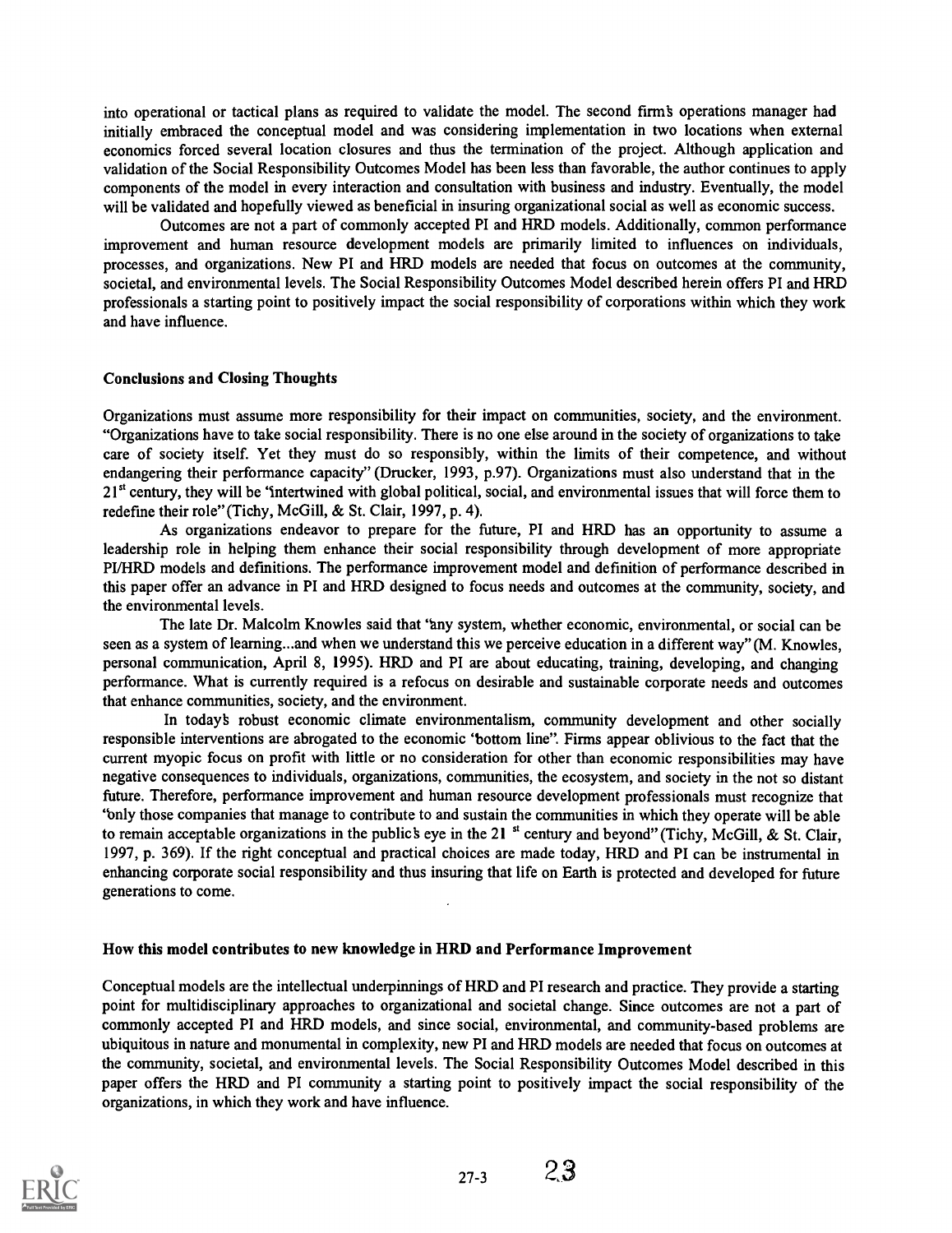#### References

Brethower, D.M. (1995). Specifying a human performance technology knowledgebase. Performance Improvement Quarterly, 8 (52), 17-39.

Drucker, P.F. (1993). Post-capitalist society. HarperCollins Publishers. New York: NY.

Estes, R. (1996). Tyranny of the bottom line: Why corporations make good people do bad things . Berrett-Koehler

Publishers: San Francisco, CA.

Hatcher, T.G. (1997). Improving corporate social performance: A strategic planning approach. Performance Improvement, 36(9), 23-27.

Hatcher, T.G. (1998). The role of human resource development in corporate social responsiveness. In R.J.

Torraco (Ed.), Academy of Human Resource Development 1998 Conference Proceedings (pp. 816-823). Academy of Human Resource Development: Oak Brook, IL.

Holton, E. F. (1999). Performance domains and their boundaries. In R.J. Torraco (Ed.), Performance Improvement Theory and Practice (pp. 26-46). The Academy of Human Resource Development: Baton Rouge, LA.

Kaufman. R. (1992). Strategic planning plus: An organizational guide. Sage: Newbury Park, CA.

Kaufman, R. (1997). A new reality for organizational success: Two bottom lines. Performance Improvement, 36(8), 3.

Korten, D.C. (1995). When corporations rule the world. Berrett-Koehler Publishers: San Francisco, CA.

Pava, M.L., & Krausz, J. (1995). Corporate social responsibility and financial performance. Greenwood Publishers:

Westport, CT.

Pedler, M. (1991). Action learning in practice. Gower Publishing: Brookfield, VT:

Robinson, J.C., & Robinson, D.G. (1995). Performance consulting: Moving beyond training. Berrett-Koehler: San Francisco, CA.

Rummler, G.A. & Brache, A.P. (1995). Improving performance: How to manage the white space on the organization chart. Jossey-Bass: San Francisco: CA.

Swanson, R (1999). Foundations of performance improvement and implications for practice. In R.J. Torraco (Ed.), Performance Improvement Theory and Practice (pp. 1-25). The Academy of Human Resource

Development: Baton Rouge, LA.

Swanson, R.A. & Holton, E.F. (1997). Human resource development research handbook. Berrett-Koehler: San Francisco, CA.

Tichy, N.M., McGill, A.R. & St. Clair, L. (1997). Corporate global citizenship: Doing business in the public eye. The New Lexington Press: San Francisco, CA.



24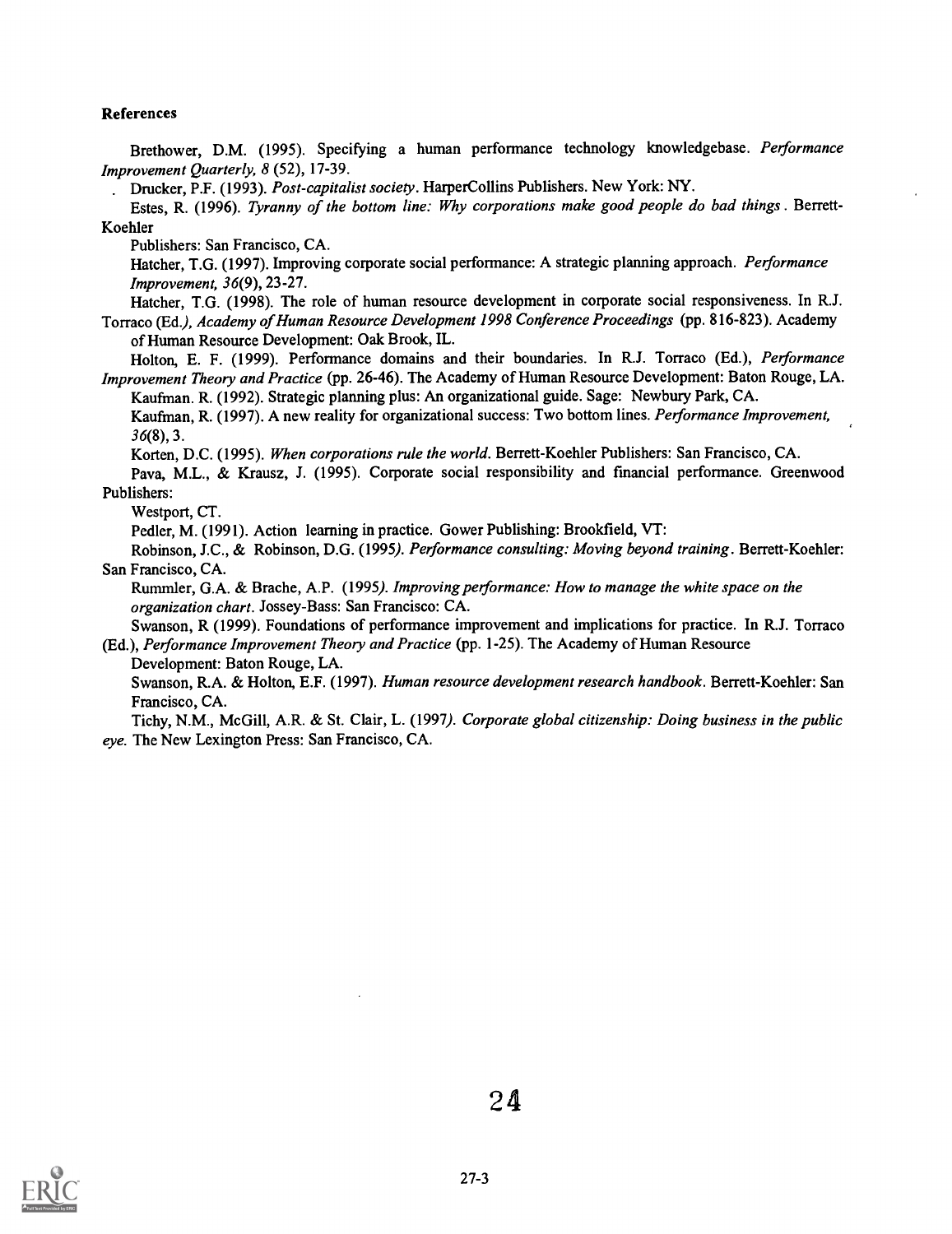## ACADEMY OF HUMAN RESOURCE DEVELOPMENT 2000 CONFERENCE PROCEEDINGS

| $27 - 1$                                       | <b>Manuscript Information Form</b>                                                                              |
|------------------------------------------------|-----------------------------------------------------------------------------------------------------------------|
|                                                | THIS FORM MUST BE COMPLETED AND RETURNED WITH EACH MANUSCRIPT.<br>ONLY ONE AUTHOR IS REQUIRED TO SIGN THE FORM. |
| Paper Title                                    | Factors Influencing Ethical Resolution Efficacy: A Model for HRD Practitioners:                                 |
| <b>Author Names</b>                            | Kimberly S. McDonald                                                                                            |
|                                                | Please tell us where to communicate with you about this paper                                                   |
|                                                | Kimberly S. McDonald                                                                                            |
|                                                |                                                                                                                 |
|                                                | Indiana University-Purdue University<br>Fort Wayne<br>2101 Coliseum Boulevard East<br>Fort Wayne IN 46805       |
| Office Phone                                   | 219-481-6418                                                                                                    |
| Contact person<br><b>Address</b><br>Office Fax | 219-481-6417                                                                                                    |

We are adding a topical index for the proceedings this year. Please list three key words that describe the primary topics of your paper. Examples might include teams, evaluation, diversity, performance measurement methods, etc. Choose words that will be of the greatest help to your colleagues when they search for research on a topic.

| Key word 1 | <b>HRD Ethics</b> |  |
|------------|-------------------|--|
| Key word 2 | Decision making   |  |
| Key word 3 | Model             |  |

The Proceedings will be submitted to ERIC after the conference. We must have your signature below to do this.

I agree to allow K. Peter Kuchinke, editor of the 2000 Academy of Human Resource Development Proceedings, to submit the proceedings with my paper included to the ERIC database. By signing this I am releasing the paper for all authors of the paper.

Melonald berly S. McDonald

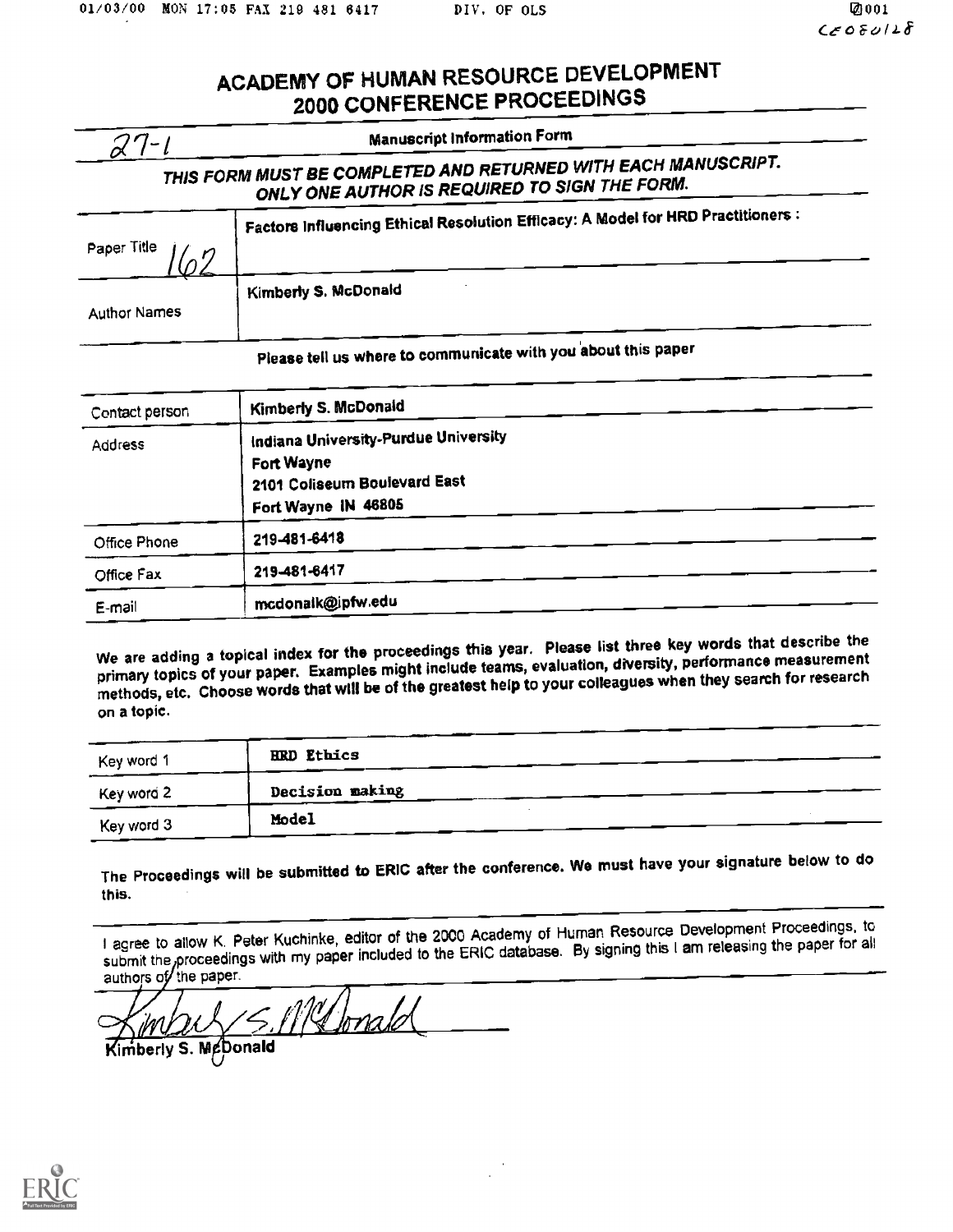## ACADEMY OF HUMAN RESOURCE DEVELOPMENT 2000 CONFERENCE PROCEEDINGS

|                    | <b>Manuscript Information Form</b>                                                                              |
|--------------------|-----------------------------------------------------------------------------------------------------------------|
|                    | THIS FORM MUST BE COMPLETED AND RETURNED WITH EACH MANUSCRIPT.<br>ONLY ONE AUTHOR IS REQUIRED TO SIGN THE FORM. |
| Paper Title<br>.o8 | Key Ethical Issues for HRD in the Future : A Delphi Study                                                       |
| Author Names       | Barbara E. Hinton<br>Julie C. Roberson                                                                          |

## Please tell us where to communicate with you about this paper

| Contact person | Barbara E. Hinton<br>オナーマ                                                                                                        |
|----------------|----------------------------------------------------------------------------------------------------------------------------------|
| Address        | <b>University of Arkansas</b><br><b>College of Education &amp; Health Profession</b><br><b>GRAD 100</b><br>Fayetteville AR 72701 |
| Office Phone   | 501-575-4758                                                                                                                     |
| Office Fax     | 501-575-3319                                                                                                                     |
| E-mail         | bhinton@comp.uark.edu                                                                                                            |

We are adding a topical index for the proceedings this year. Please list three key words that describe the<br>primary topics of your paper. Examples might include teams, evaluation, diversity, performance measurement<br>methods,

| Key word 1 | <u>Alener</u>                               |
|------------|---------------------------------------------|
| Key word 2 | <u>oar</u><br>nonale<br><u>Ilesponablet</u> |
| Key word 3 | Kessing chericlop ment<br>Gunan             |

The Proceedings will be submitted to ERIC after the conference. We must have your signature below to do

I agree to allow K. Peter Kuchinke, editor of the 2000 Academy of Human Resource Development Proceedings, to submit the proceedings with my paper included to the ERIC database. By signing this I am releasing the paper for all

olle de tour

Barbara E. Hinton